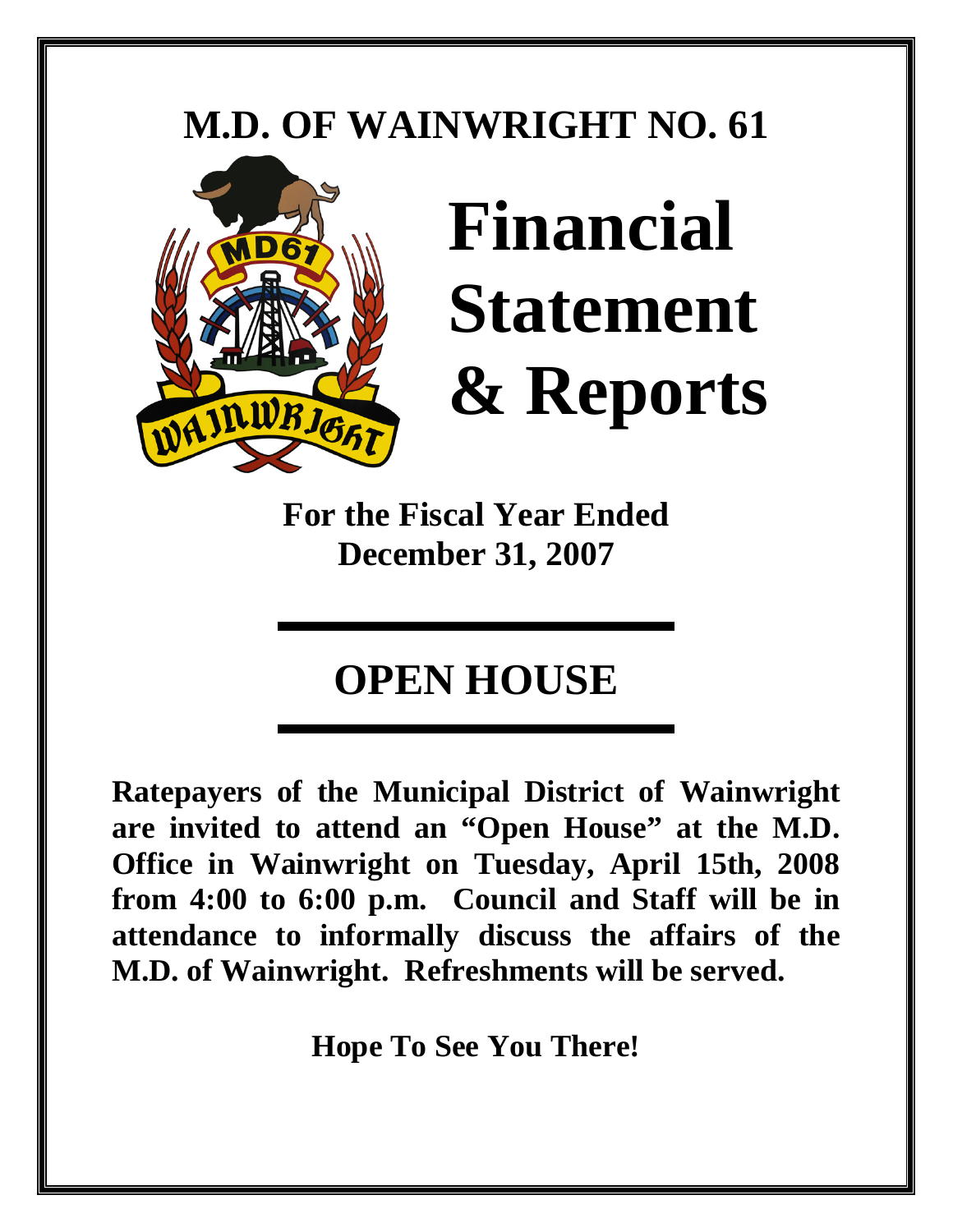

#### **AUDITOR'S REPORT**

#### **To the Members of Council:**

I have audited the Consolidated Statement of Financial Position of the Municipal District of Wainwright No. 61 as at December 31, 2007 and the Consolidated Statement of Financial Activities and Change in Fund Balances, Statement of Equity in Capital Assets, Statement of Reserves, Consolidated Statement of Changes in Financial Position and Schedules 1 through 13 supporting these statements for the year then ended. These financial statements are the responsibility of the Municipality's management. My responsibility is to express an opinion on these financial statements based on my audit.

I conducted my audit in accordance with Canadian generally accepted auditing standards. Those standards require that I plan and perform an audit to obtain reasonable assurance whether the financial statements are free of material misstatement. An audit includes examining, on a test basis, evidence supporting the amounts and disclosures in the financial statements. An audit also includes assessing the accounting principles used and significant estimates made by management, as well as evaluating the overall financial statement presentation.

In my opinion, these financial statements present fairly, in all material respects, the financial position of the Municipal District of Wainwright No. 61 as at December 31, 2007 and the results of its financial activities and the changes in its financial position for the year then ended in accordance with<br>Canadian generally accepted principles.

Sonald h Gaman<br>Professional Corporation

Wainwright, Alberta February 22, 2008

Chartered Accountant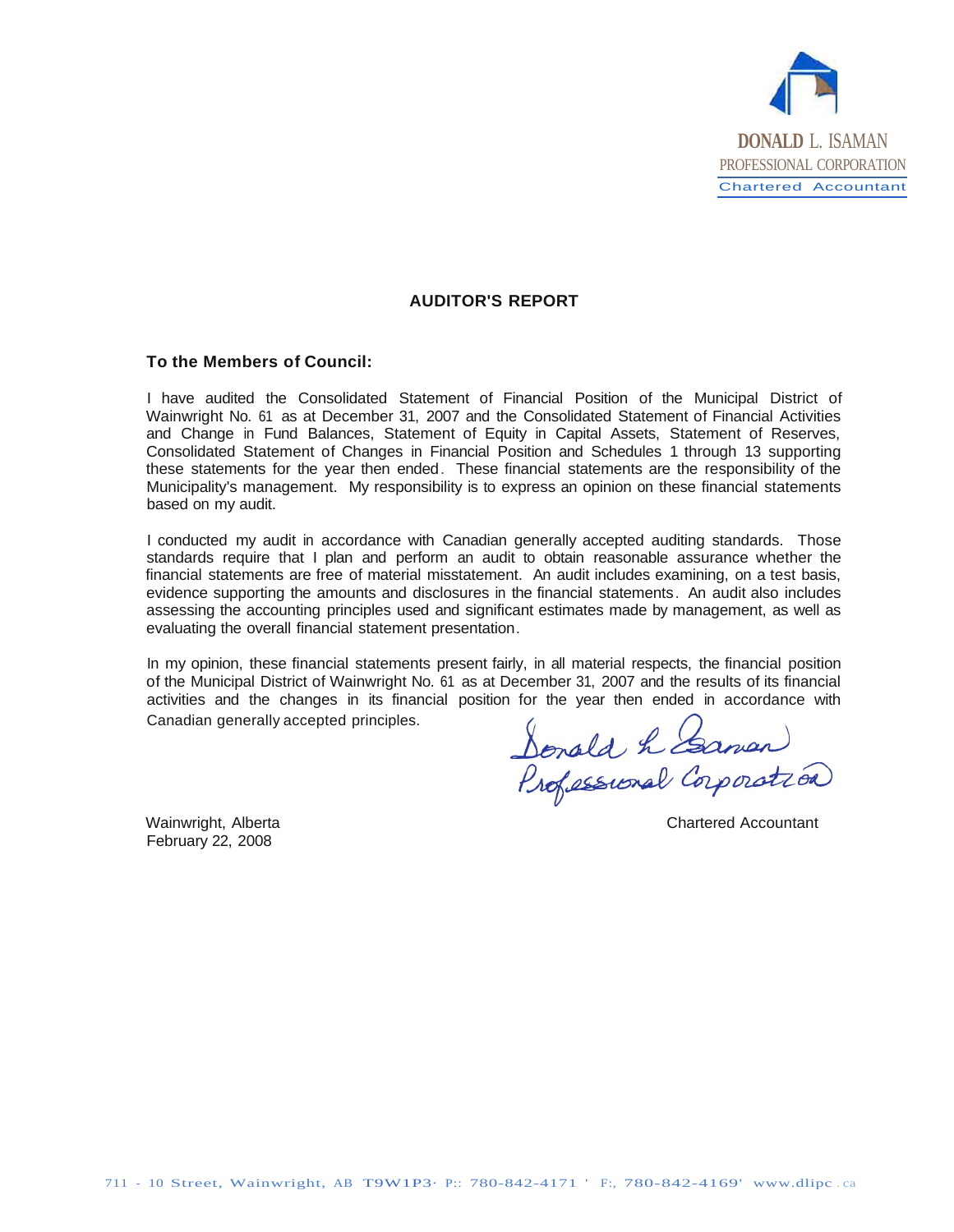# **2007 Reeves Report**

On behalf of Council, I am pleased to provide you with the highlights of the M.D. of Wainwright's operations for the 2007 fiscal year.

It was general election year in 2007. As a result of the election, Council welcomed Phil Valleau back to Council in Division 4, Morley Muldoon in Division 5 and Shelly Andersen in Division 6. I would like to thank the outgoing Councillors Brad Scribner, Doug Fletcher and Kevin MacKay for their service to the M.D. of Wainwright on Council.

In 2007, our construction crew built or rebuilt approximately 18 km of road. Thirteen kilometer of this involved a major rebuilt in preparation for a paving project this year. We again welcomed a new 2007 Terex 14 Scraper to our construction fleet. While our own crew was very busy working on regular construction projects, the M.D. used a private contractor to complete a major road upgrade initiative north east of Wainwright. The M.D. secured \$1.5 million worth of funding through the Resource Road Program for this 15 km grading project.

We completed approximately 100 km of road oiling this year. The market price for oil remained high in 2007 at \$500 per cubic metre. This again had significant impact on our oiling budget. We continued with our oiling program as scheduled to maintain our critical oiled road infrastructure. Late this year we welcomed a new Cat RM 500 reclaimer to the oiling crew. This replaces the previous unit, which was about half the size. Our crew is looking forward to the unit's full implementation in 2008.

Road maintenance continued as usual with 89,000 yards of gravel applied to our gravel roads. We use both private and our own trucks to haul and spread the gravel. We are maintaining our maintenance grader fleet at seven (7) graders with one additional grader being used to supplement other graders where it is needed. The extra grader proves very useful when the others are falling behind or when the extra help is required during dust control application. In 2007 we increased the miles of "Roll-ins" of our local roads. This is the process of reshaping the road to as close as its original state as possible without major reconstruction.

The M.D. completed approximately 22 kilometres of paving this year. The paving costs of approximately \$10.2 million were funded by the M.D. of Wainwright. This includes the cost of both asphalt and base course. The roads involved were the Correction Line Road north of Irma and the Dalton Road north of Fabyan just beyond S.H. 883.

As indicated in the attached reports from our Development Officer and Agricultural Fieldman, the development and agricultural services departments continue to be an integral part of our municipality's operation.

In closing, I would like to express my sincere gratitude to Council, Administration and all M.D. employees for their continued support throughout this last year.

Respectfully Submitted, Bob Barss, Reeve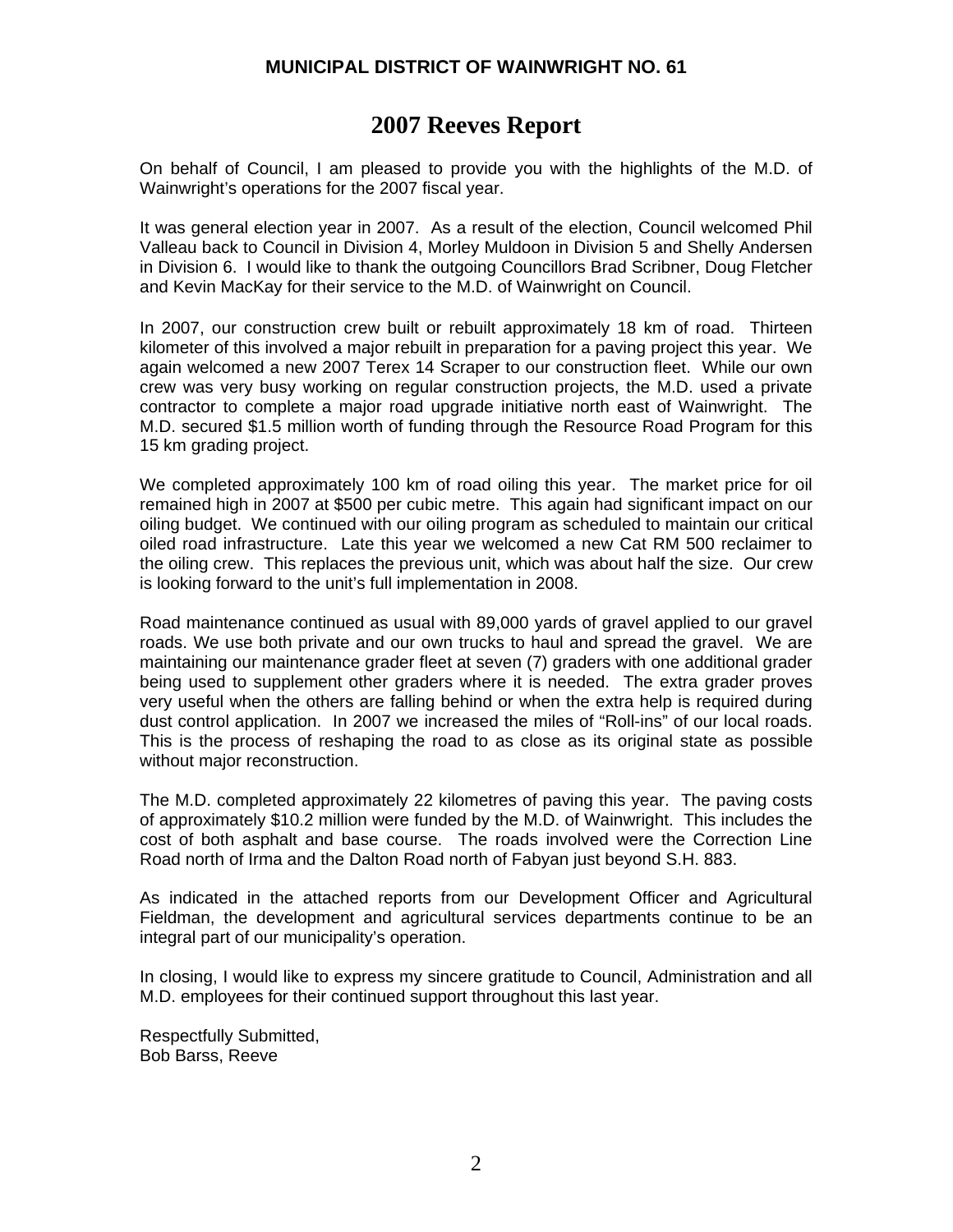CONSOLIDATED STATEMENT OF FINANCIAL POSITION DECEMBER 31, 2007

|                                                 | 2007                | 2006       |
|-------------------------------------------------|---------------------|------------|
| <b>ASSETS</b>                                   |                     |            |
| <b>FINANCIAL ASSETS</b>                         |                     |            |
| Cash and temporary investments (Note 2)         | 19,668,041          | 15,662,434 |
| Taxes and grants in lieu receivables (Note 3)   | 217,554             | 217,131    |
| Trade and other receivables<br>Prepaid expenses | 1,000,797<br>12,290 | 2,090,495  |
|                                                 | 20,898,682          | 17,970,060 |
| PHYSICAL ASSETS                                 |                     |            |
| Inventory for consumption (Note 4)              | 447,169             | 443,948    |
| Capital assets (Note 5)                         | 21,956,110          | 20,584,617 |
|                                                 | 22,403,279          | 21,028,565 |
| <b>TOTAL ASSETS</b>                             | 43,301,961          | 38,998,625 |
| <b>LIABILITIES</b>                              |                     |            |
| <b>LIABILITIES</b>                              |                     |            |
| Accounts payable and accrued liabilities        | 1,670,854           | 2,374,760  |
| Deferred revenue (Note 7)                       | 1,455,445           | 311,043    |
| Trust funds (Note 8)                            | 81,444              | 64,768     |
|                                                 | 3,207,743           | 2,750,571  |
| MUNICIPAL EQUITY                                |                     |            |
| <b>FUND BALANCES</b>                            |                     |            |
| <b>Operating Fund</b>                           | 2,937,542           | 2,905,501  |
| Reserves (Note 9).                              | 15,200,566          | 12,757,936 |
| <b>TOTAL FUND BALANCES</b>                      | 18,138,108          | 15,663,437 |
| <b>EQUITY IN CAPITAL ASSETS</b>                 | 21,956,110          | 20,584,617 |
|                                                 | 40,094,218          | 36,248,054 |
| TOTAL LIABILITIES AND MUNICIPAL EQUITY          | 43,301,961          | 38,998,625 |
| SIGNED ON BEHALF OF COUNCIL:                    |                     |            |
| REEVE                                           |                     |            |

DEPUTY REEVE

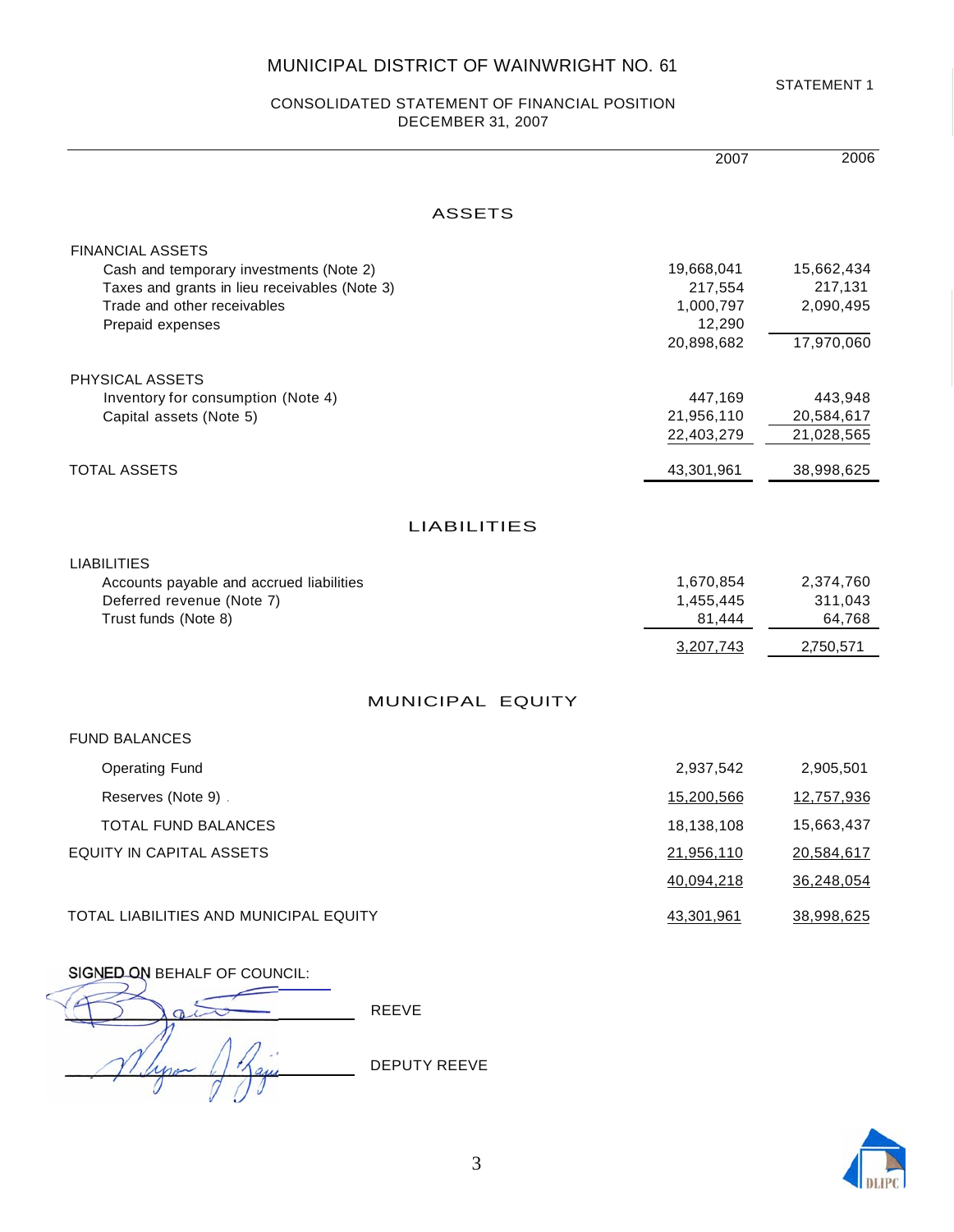#### . STATEMENT 2

#### CONSOLIDATED STATEMENT OF FINANCIAL ACTIVITIES AND CHANGE IN FUND BALANCES YEAR ENDED DECEMBER 31, 2007

|                                                                              |               | 2007       | 2006       |
|------------------------------------------------------------------------------|---------------|------------|------------|
|                                                                              | <b>Budget</b> |            |            |
| <b>REVENUE</b>                                                               | (unaudited)   |            |            |
|                                                                              |               |            |            |
| General Municipal<br>Net taxes available for municipal purposes (Schedule 3) | 17,469,345    | 17,443,632 | 14,284,295 |
| Penalties on taxes                                                           | 20,000        | 34,403     | 42,123     |
| Return on investments                                                        | 350,000       | 572,820    | 455,221    |
| Other revenues                                                               | 5,000         | 30,074     | 22,667     |
| Provincial unconditional grants                                              | 42,512        | 43,399     | 45,883     |
| Operating                                                                    |               |            |            |
| Council and general administration (Schedule 4)                              | 895,206       | 241,073    | 267,357    |
| Protective services (Schedule 6)                                             |               | 23,392     | 4,200      |
| Transportation services (Schedule 7)                                         | 3,337,389     | 2,160,500  | 3,240,880  |
| Water, sewer and garbage (Schedule 8)                                        | 29,120        | 31,222     | 29,939     |
| Municipal planning and zoning (Schedule 10)                                  | 12,000        | 35,243     | 25,756     |
| Agricultural Service Board (Schedule 11)                                     | 308,449       | 317,816    | 311,632    |
| Recreation, parks and culture (Schedule 12)                                  | 273,679       | 296,737    | 255,308    |
| Capital                                                                      |               |            |            |
| <b>Provincial Government transfers</b>                                       | 330,118       | 136,839    |            |
| Proceeds from sale of capital assets                                         | 726,200       | 795,557    | 695,059    |
|                                                                              |               |            |            |
| <b>TOTAL REVENUE</b>                                                         | 23,799,018    | 22,162,707 | 19,680,320 |
| <b>EXPENDITURES</b>                                                          |               |            |            |
| Operating                                                                    |               |            |            |
| Council and general administration (Schedule 4)                              | 2,308,416     | 1,551,754  | 1,440,049  |
| Safety (Schedule 5)                                                          | 37,500        | 49,438     | 16,257     |
| Protective services (Schedule 6)                                             | 123,000       | 99,063     | 85,474     |
| Transportation services (Schedule 7)                                         | 16,050,687    | 13,842,891 | 14,805,274 |
| Water, sewer and garbage (Schedule 8)                                        | 265,350       | 239,531    | 244,811    |
| Community services (Schedule 9)                                              | 37,596        | 37,596     | 32,410     |
| Municipal planning and zoning (Schedule 10)                                  | 89,000        | 82,145     | 71,297     |
| Agricultural Service Board (Schedule 11)                                     | 791,425       | 548,998    | 647,783    |
| Recreation, parks and culture (Schedule 12)                                  | 450,101       | 440,189    | 421,166    |
|                                                                              | 20,153,075    | 16,891,605 | 17,764,521 |
| Capital                                                                      |               |            |            |
| Council and general administration                                           | 120,300       | 24,636     | 24,272     |
| Protective services                                                          | 348,985       | 283,242    | 43,750     |
| <b>Transportation services</b>                                               | 1,866,000     | 2,332,072  | 1,660,261  |
| Water, sewer and garbage                                                     | 269,360       | 87,346     | 88,953     |
| Agricultural Service Board                                                   | 76,206        | 23,066     | 1          |
| Recreation, parks and culture                                                | 243,699       | 46,069     | 61,469     |
|                                                                              |               |            |            |
|                                                                              | 2,924,550     | 2,796,431  | 1,878,706  |
| <b>TOTAL EXPENDITURES</b>                                                    | 23,077,625    | 19,688,036 | 19,643,227 |
| EXCESS OF REVENUE OVER EXPENDITURES                                          | 721,393       | 2,474,671  | 37,093     |
|                                                                              |               |            |            |
| FUND BALANCES, BEGINNING OF YEAR                                             | 15,663,437    | 15,663,437 | 15,626,344 |
| FUND BALANCES, END OF YEAR                                                   | 16,384,830    | 18,138,108 | 15,663,437 |

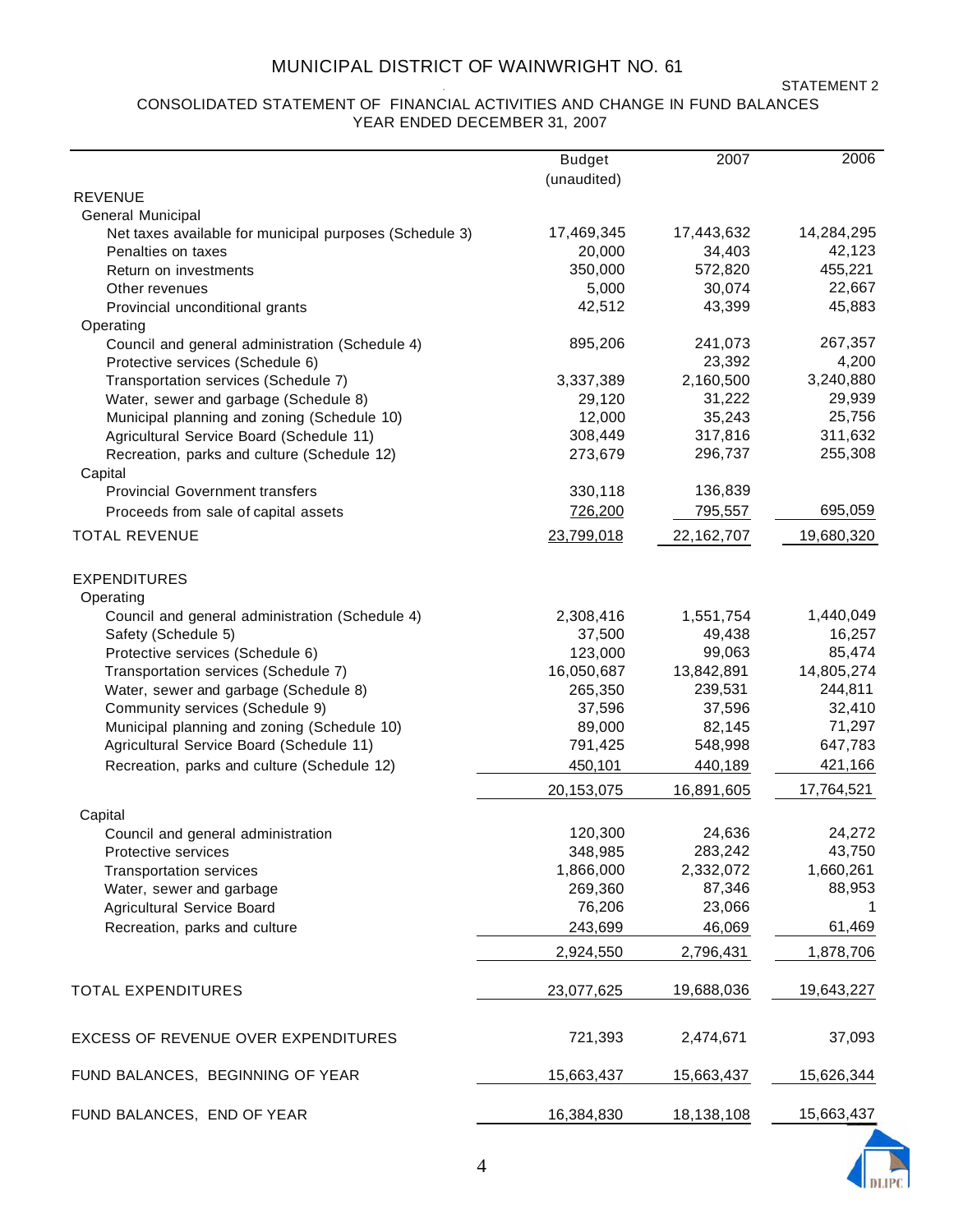#### STATEMENT OF EQUITY IN CAPITAL ASSETS YEAR ENDED DECEMBER 31, 2007

|                                                                    | 2007                     | 2006                       |
|--------------------------------------------------------------------|--------------------------|----------------------------|
| Balance, beginning of year                                         | 20,584,617               | 19,872,553                 |
| Additions to capital assets<br>Disposal of capital assets, at cost | 2,796,432<br>(1,424,939) | 1,878,706<br>(1, 166, 642) |
| Balance, end of year                                               | 21,956,110               | 20,584,617                 |

## MUNICIPAL DISTRICT OF WAINWRIGHT NO. 61

STATEMENT 4

STATEMENT 3

#### STATEMENT OF RESERVES YEAR ENDED DECEMBER 31, 2007

|                              | 2007       | 2006       |
|------------------------------|------------|------------|
|                              |            |            |
| <b>OPERATING RESERVES</b>    |            |            |
| Balance, beginning of year   | 11,508,329 | 11,636,633 |
| Transfer to operating fund   | (550, 565) | (599, 814) |
| Transfer from operating fund | 2,993,195  | 471,510    |
| Balance, end of year         | 13,950,959 | 11,508,329 |
| CAPITAL RESERVES             |            |            |
| Balance, beginning of year   | 1,249,607  | 1,249,607  |
| Transfer to capital fund     |            |            |
| Transfer from capital fund   |            |            |
| Balance, end of year         | 1,249,607  | 1,249,607  |
| <b>TOTAL RESERVES</b>        | 15,200,566 | 12,757,936 |

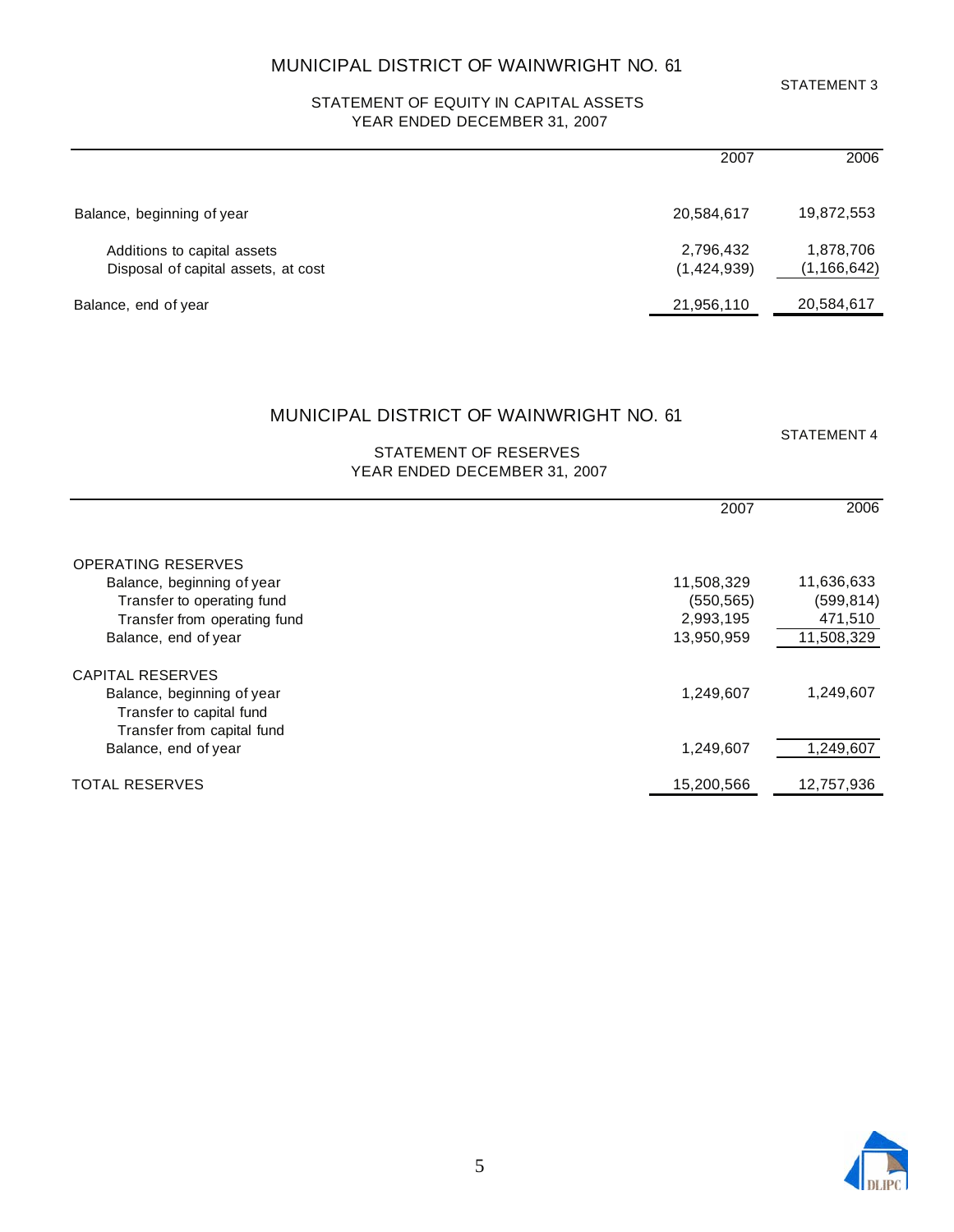#### STATEMENT 5

#### CONSOLIDATED STATEMENT OF CHANGES IN FINANCIAL POSITION YEAR ENDED DECEMBER 31, 2007

|                                                                                                                            | 2007        | 2006          |
|----------------------------------------------------------------------------------------------------------------------------|-------------|---------------|
| CASH PROVIDED BY (USED FOR) THE FOLLOWING ACTIVITIES                                                                       |             |               |
| <b>OPERATING ACTIVITIES</b>                                                                                                |             |               |
| Net Operating Revenue before Transfers (Schedule 1)                                                                        | 4,338,706   | 1,220,740     |
| Deficiency of Capital Revenue over Expenditures (Schedule 2)<br>Net change in non-cash operating working capital balances: | (1,864,035) | (1, 183, 647) |
| Decrease (increase) in taxes and grants in lieu receivables                                                                | (423)       | 70,190        |
| Decrease (increase) in trade and other receivables                                                                         | 1,089,698   | (1,776,079)   |
| (Increase) in prepaid expenses                                                                                             | (12, 290)   |               |
| (Increase) decrease in inventory                                                                                           | (3,221)     | (25, 748)     |
| (Decrease) increase in accounts payable and accrued liabilities                                                            | (703,906)   | 1,189,317     |
| (Decrease) increase in deferred income                                                                                     | 1,144,402   | 31,043        |
| (Decrease) Increase in trust funds                                                                                         | 16,676      | 18,080        |
| Cash flows from operating activities                                                                                       | 1,530,936   | (493, 197)    |
| <b>INVESTING ACTIVITIES</b>                                                                                                |             |               |
| Decrease in long term accounts receivable                                                                                  |             | 35,800        |
| Cash flows from investing activities                                                                                       |             | 35,800        |
| TOTAL INCREASE IN CASH RESOURCES                                                                                           | 4,005,607   | (420, 304)    |
| CASH RESOURCES, BEGINNING OF YEAR                                                                                          | 15,662,434  | 16,082,738    |
| CASH RESOURCES, END OF YEAR                                                                                                | 19,668,041  | 15,662,434    |
|                                                                                                                            |             |               |
| Cash resources are comprised of:                                                                                           |             |               |
| Cash                                                                                                                       | 2,668,016   | 1,662,434     |
| Term deposits                                                                                                              | 17,000,025  | 14,000,000    |
|                                                                                                                            | 19,668,041  | 15,662,434    |

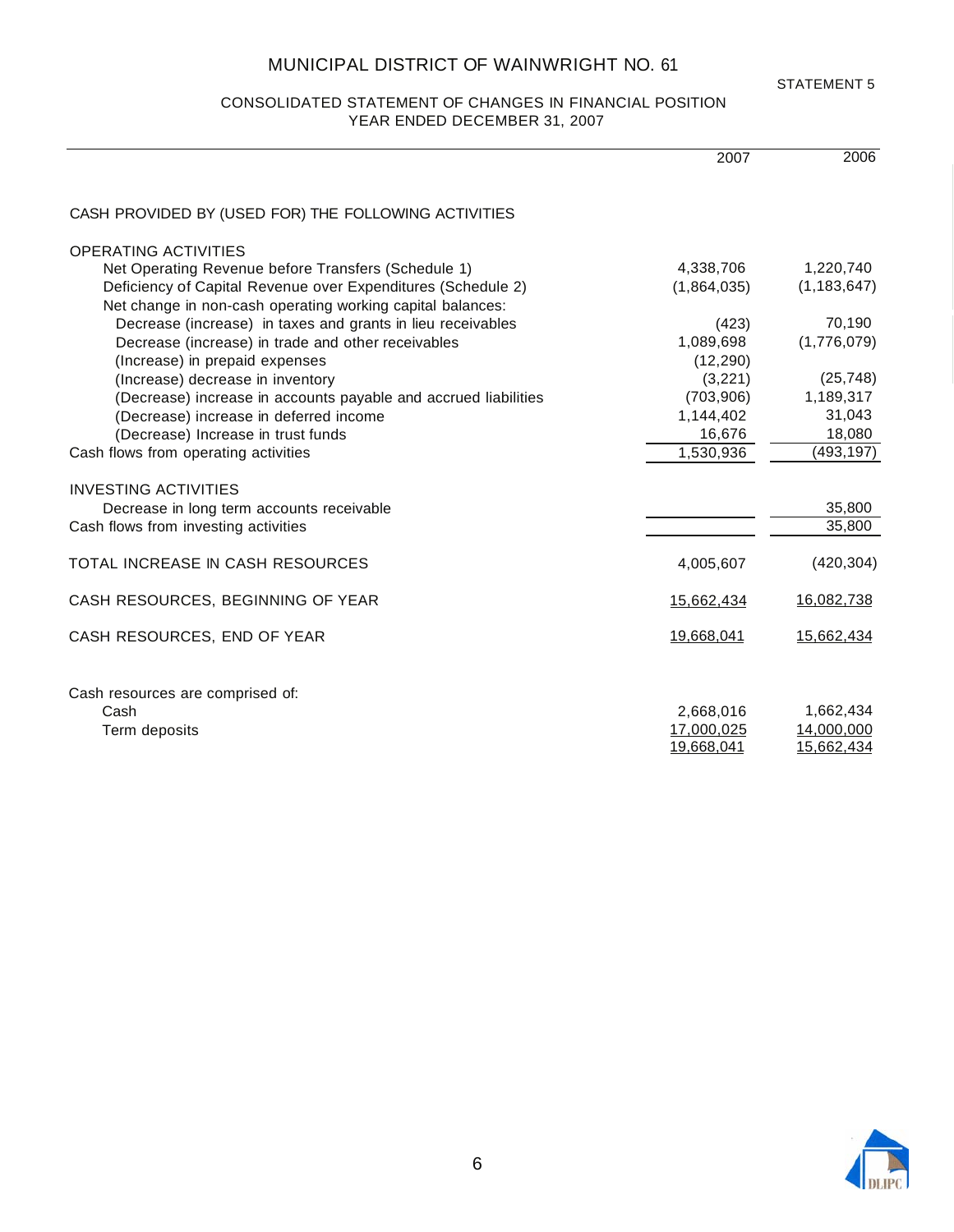#### 1. SIGNIFICANT ACCOUNTING POLICIES

The consolidated financial statements of the Municipal District of Wainwright No. 61 are the representations of management prepared in accordance with local government accounting standards established by the Public Sector Accounting Board of the Canadian Institute of Chartered Accountants. Significant aspects of these accounting policies are as follows:

#### Basis of Accounting

Revenues are accounted for in the period in which the transactions or events occurred that gave rise to the revenues.

Funds from external parties and earnings thereon restricted by agreement or legislation are accounted for as deferred revenue until used for the purpose specified.

Government transfers are recognized in the financial statements as revenues in the period that the events giving rise to the transfer occurred, providing the transfers are authorized, the municipality has met any eligibility criteria, and reasonable estimates of the amounts can be made.

Expenditures are recognized in the period the goods and services are acquired and a liability is incurred or transfers are due.

#### Use of Estimates

The preparation of financial statements in conformity with Canadian generally accepted accounting principles requires management to make estimates and assumptions that affect the reported amount of assets and liabilities and disclosure of contingent assets and liabilities at the date of the financial statements, and the reported amounts of revenue and expenditure during the period. Where measurement uncertainty exists, the financial statements have been prepared within reasonable limits of materiality. Actual results could differ from those estimates.

#### **Fund Accounting**

Management funds consist of operating, capital and reserve funds. Transfers between funds are recorded as adjustments to the appropriate equity account.

#### Inventory for Consumption

Inventories of materials and supplies for consumption are valued at the lower of cost or net realizable value.

#### Capital Assets

Capital assets are reported as expenditures in the period they are acquired. Capital assets are recorded at cost except for donated assets, which are reported at estimated fair value. Government contributions for the acquisition of capital assets are reported as capital revenue and do not reduce the related asset costs. Capital assets for government purposes are not depreciated.

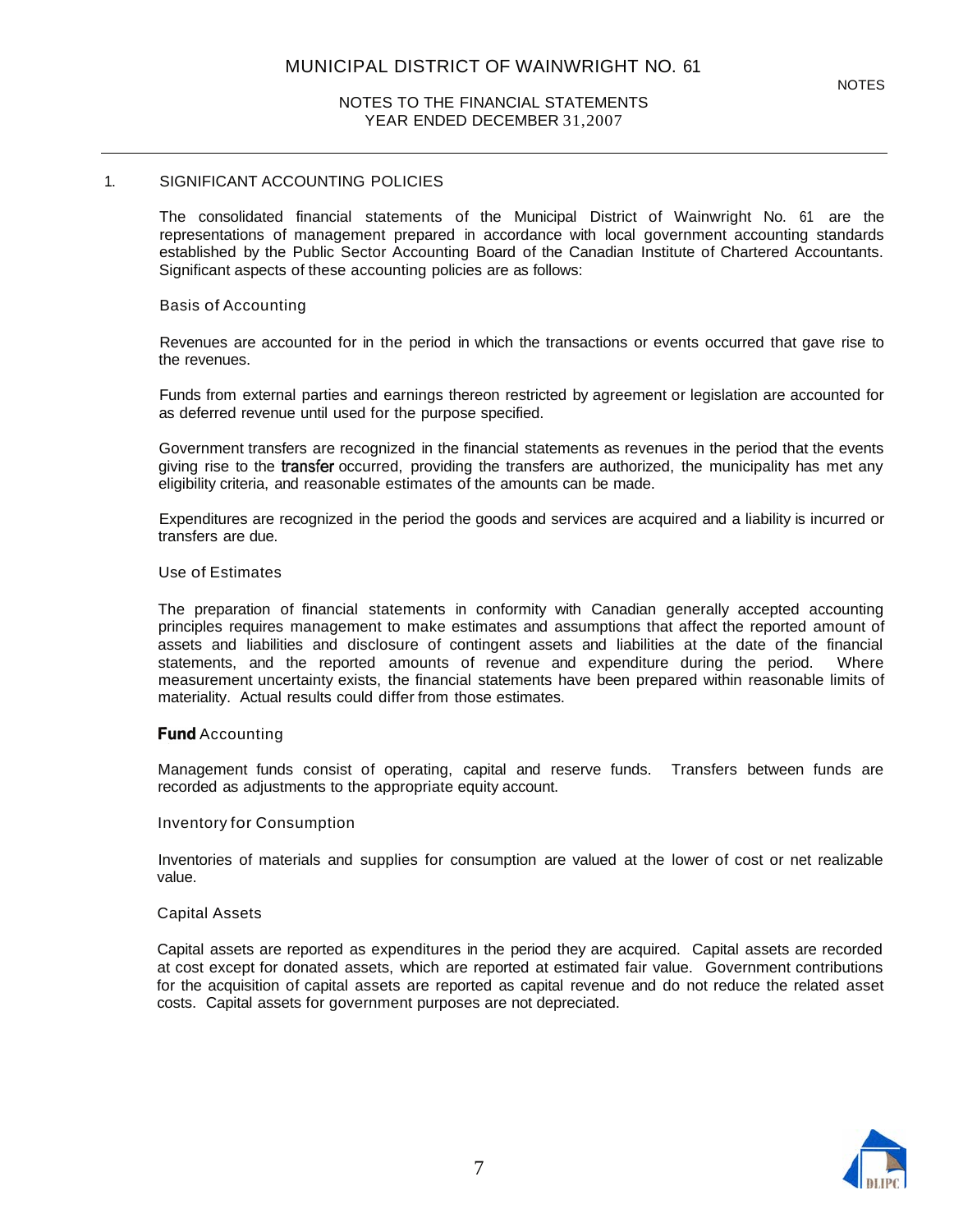#### 1. SIGNIFICANT ACCOUNTING POLICIES - continued

Tangible Capital Assets

Effective January 1, 2007, the Municipal District adopted Accounting Guideline 7 (PSG-7) of the Public Sector Accounting Handbook of the Canadian Institute of Chartered Accountants ("CICA") with respect to the disclosure of tangible capital assets of local governments. PSG-7 provides transitional guidance on presenting information related to tangible capital assets until Section 3150 - Tangible Capital Assets of the Public Sector Accounting Handbook comes into effect on January 1, 2009.

Prior to January 1, 2007, The Municipal District recorded tangible assets including assets held under capital leases at cost in the period they were acquired on the Statement of Financial Position and as an expenditure within the capital fund. Certain assets in the Gas department were amortized on a straightline basis over the estimated useful life.

During 2007, the Municipal District continued to work towards compliance with the new recommendations for accounting for tangible capital assets. As of December 31, 2007 a complete listing of assets and values for all assets has not yet been completed but is expected to be completed by December 31, 2008.

As of January 1,2007, capital assets including assets held under capital leases are recorded at cost in the period they are acquired and recorded as expenditures within the capital fund. Works of art for display are not included as capital assets. Certain capital assets for which historical information is not available have been recorded at current fair market value discounted by a relevant inflation factor.

The Municipal District does not capitalize interest as part of the costs of its capital assets.

As of December 31, 2007 amortization is not recorded as an expense. Amortization for the Buildings, Engineering structures, Machinery, equipment, and furnishings and Automotive assets is expected to be presented in the December 31, 2009 financials statements and will be calculated on a straight line basis over the asset's estimated useful lives at rates to be determined once council establishes its Tangible Capital Asset policy.

#### Requisition Over-levy and Under-levy

Excess collections and under-levies arise from the difference between the actual levy made to cover each requisition and the actual amount requisitioned. If the actual levy exceeds the requisition, the over-levy is accrued as a liability and property tax revenue is reduced. Where the actual levy is less than the requisition amount, the under-levy is accrued as a receivable and as property tax revenue. Requisition tax rates in the subsequent year are adjusted for any over-levies or under-levies of the prior year.

#### Operating Fund

Operating fund represents the amounts available to offset future operational revenue requirements.

#### Capital Fund

Capital fund represents the amounts available to finance capital projects.

#### Reserve Fund

Reserve fund represents the amounts set aside to finance future operating and capital expenditures. Reserves are established at the discretion of Council. Transfers to and/or from the reserve fund are reflected as an adjustment to the respective fund.

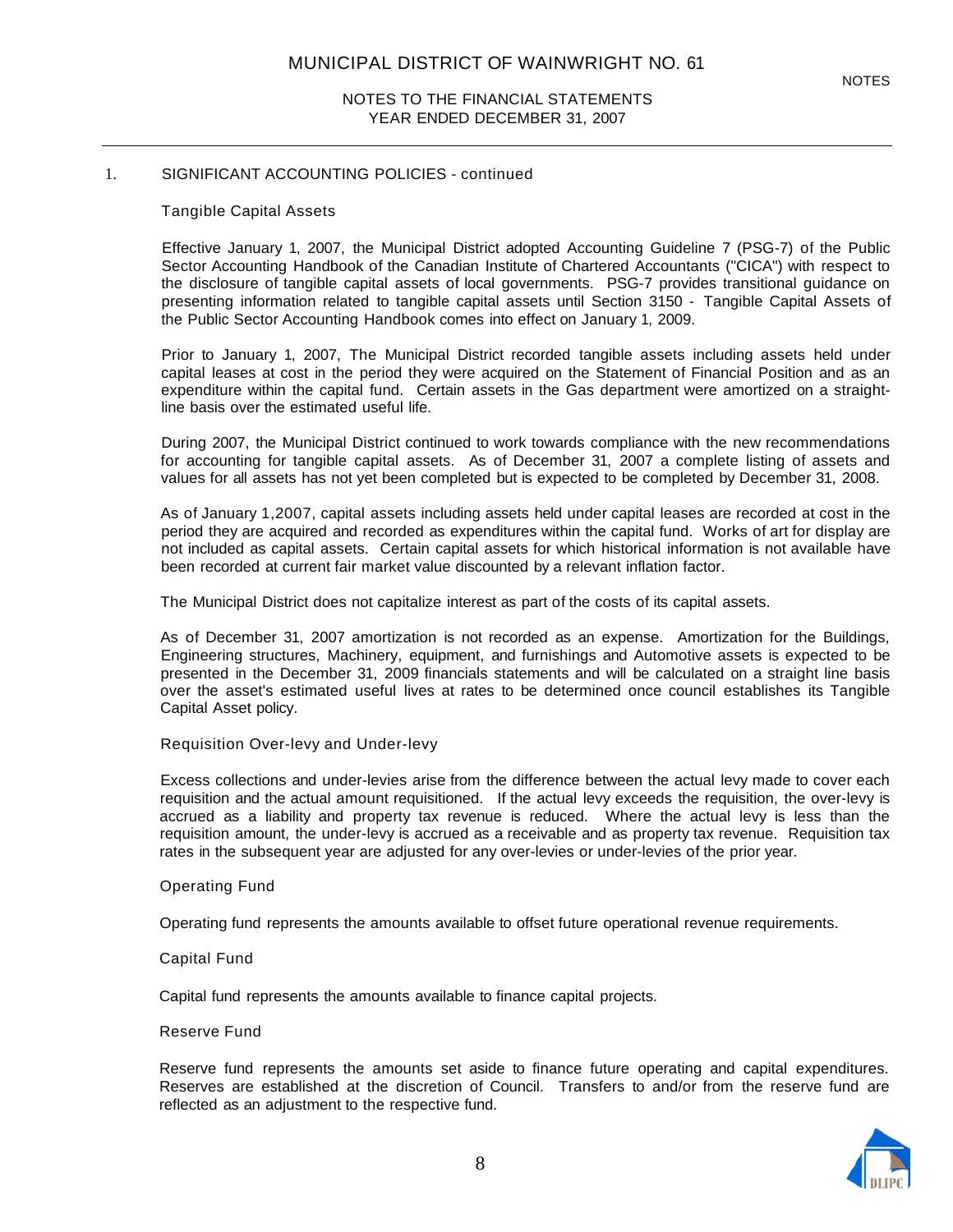#### 1. SIGNIFICANT ACCOUNTING POLICIES - continued

Equity in Capital Assets

Equity in capital assets represents the Municipality's net investment in its capital assets after deducting the portion financed by third parties through debenture, bond and mortgage debts, long term capital borrowings, capitalized leases and other capital liabilities which will be repaid by the municipality.

#### 2. CASH AND TEMPORARY INVESTMENTS

|                               | 2007                  | 2006                               |
|-------------------------------|-----------------------|------------------------------------|
| Cash<br>Temporary investments | 2,668,016             | 1,662,434<br>17,000,025 14,000,000 |
|                               | 19,668,041 15,662,434 |                                    |

Temporary investments are short term deposits with maturities of three months or less. Included in the above balances are \$1 ,256,889 (2006 - \$375,811) of funds restricted in use.

#### 3. TAXES AND GRANTS IN LIEU RECEIVABLES

|                                                                    | 2007              | 2006              |
|--------------------------------------------------------------------|-------------------|-------------------|
| Current taxes and grants in lieu<br>Tax arrears and grants in lieu | 155.422<br>62.132 | 182,691<br>34,440 |
|                                                                    | 217,554           | 217,131           |

#### 4. INVENTORY FOR CONSUMPTION

|                        | 2007    | 2006    |
|------------------------|---------|---------|
| Gravel stockpile       | 377,200 | 352,818 |
| Culvert stockpile      | 18.958  | 36,732  |
| Grader blade stockpile | 51,011  | 54,398  |
|                        | 447,169 | 443,948 |

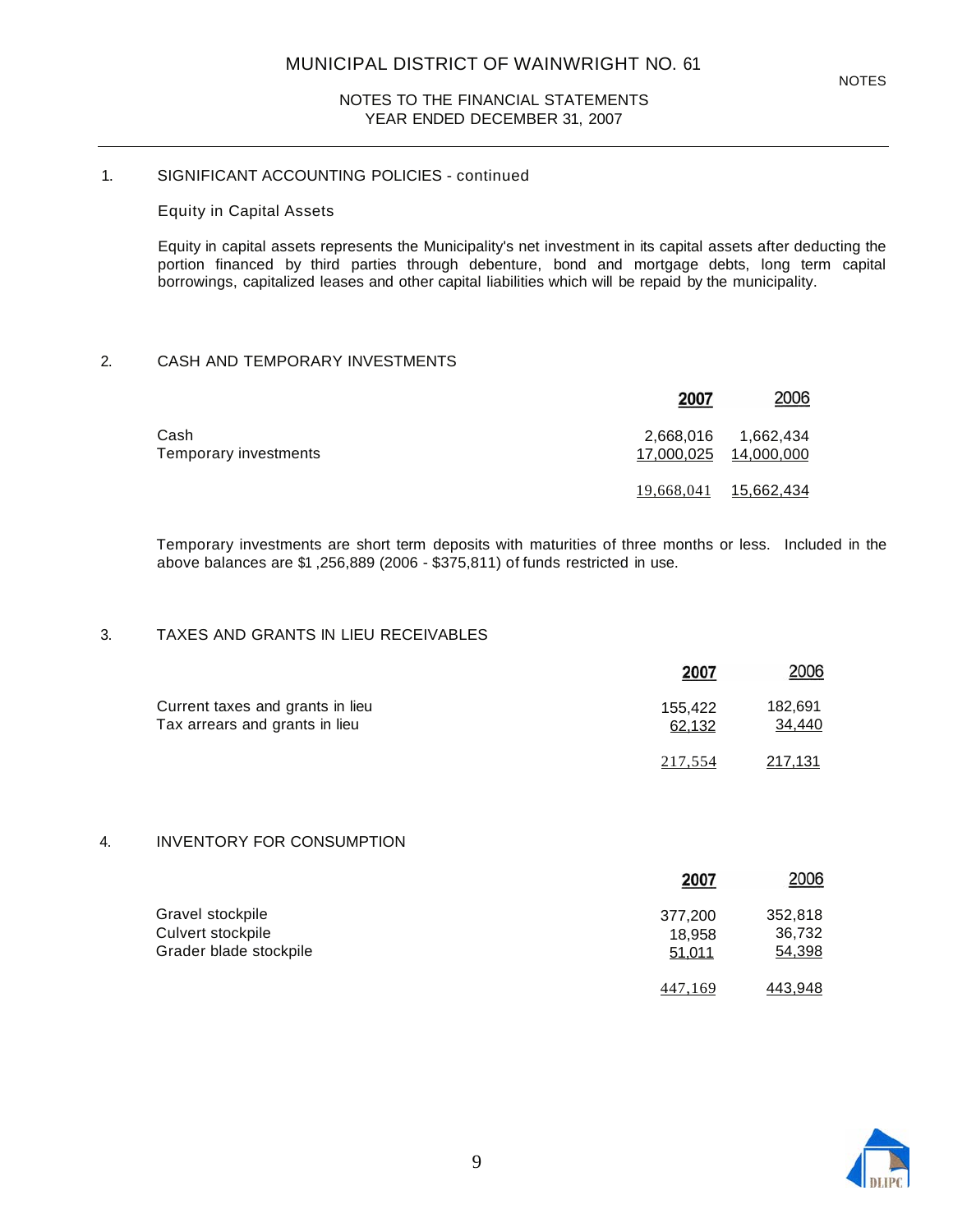#### 5. CAPITAL ASSETS

|                              | 2007       | <u>2006</u> |
|------------------------------|------------|-------------|
|                              | Cost       | Cost        |
| Land                         | 1,308,247  | 1,295,081   |
| <b>Buildings</b>             | 2,155,198  | 2,155,198   |
| Other engineering structures | 3,195,983  | 3,138,544   |
| Equipment and furnishings    | 11,757,245 | 10,875,764  |
| Automotive equipment         | 3,539,437  | 3.120.030   |
|                              | 21.956.110 | 20.584.617  |

#### 6. TANGIBLE CAPITAL ASSETS

#### 2007

|                                          | Cost-Beg<br>Of Year | Additions | <b>Disposals</b> | Cost-End<br>Of Year | Amortization<br>In Year | Accum.<br>Amort | <b>NBV</b> |
|------------------------------------------|---------------------|-----------|------------------|---------------------|-------------------------|-----------------|------------|
| Land                                     | 1,295,081           | 13.167    |                  | 1,308,247           |                         |                 | 1,308,247  |
| <b>Buildings</b>                         | 2,155,198           |           |                  | 2,155,198           |                         |                 | 2,155,198  |
| <b>Engineered Structures</b>             | 3,138,544           | 57.439    |                  | 3,195,983           |                         |                 | 3,195,983  |
| Equipment<br>Machinery,<br>& Furnishings | 10,875,764          | 2.306.419 | 1.424.938        | 11,757,245          |                         |                 | 11,757,245 |
| Vehicles                                 | 3,120,030           | 419.407   |                  | 3,539,437           |                         |                 | 3,539,437  |
|                                          | 20,584,617          | 2,796,432 | 1,424,939        | 21,956,110          |                         |                 | 21,956,110 |

#### 7. DEFERRED REVENUE

Deferred revenue consists of a \$1,455,445 (2006 - \$311,043) government grants, These funds were received from Alberta Finance during the year and are to be used to complete future projects,

#### 8. TRUST FUNDS

A summary of trust fund activities by the Municipal District of Wainwright No, 61 is as follows:

|                            | 2007      |           |                | 2006           |
|----------------------------|-----------|-----------|----------------|----------------|
|                            | Increases | Decreases | <b>Balance</b> | <b>Balance</b> |
| Tax sale surplus           |           |           | 1,361          | 1,356          |
| Reserve                    | 15,579    |           | 22,658         | 7,079          |
| ASB reserve                |           | 1,198     |                | 1,198          |
| Street Improvement Program | 2,290     |           | 57,425         | 55,135         |
|                            | 17,874    | 1,198     | 81.444         | 64,768         |

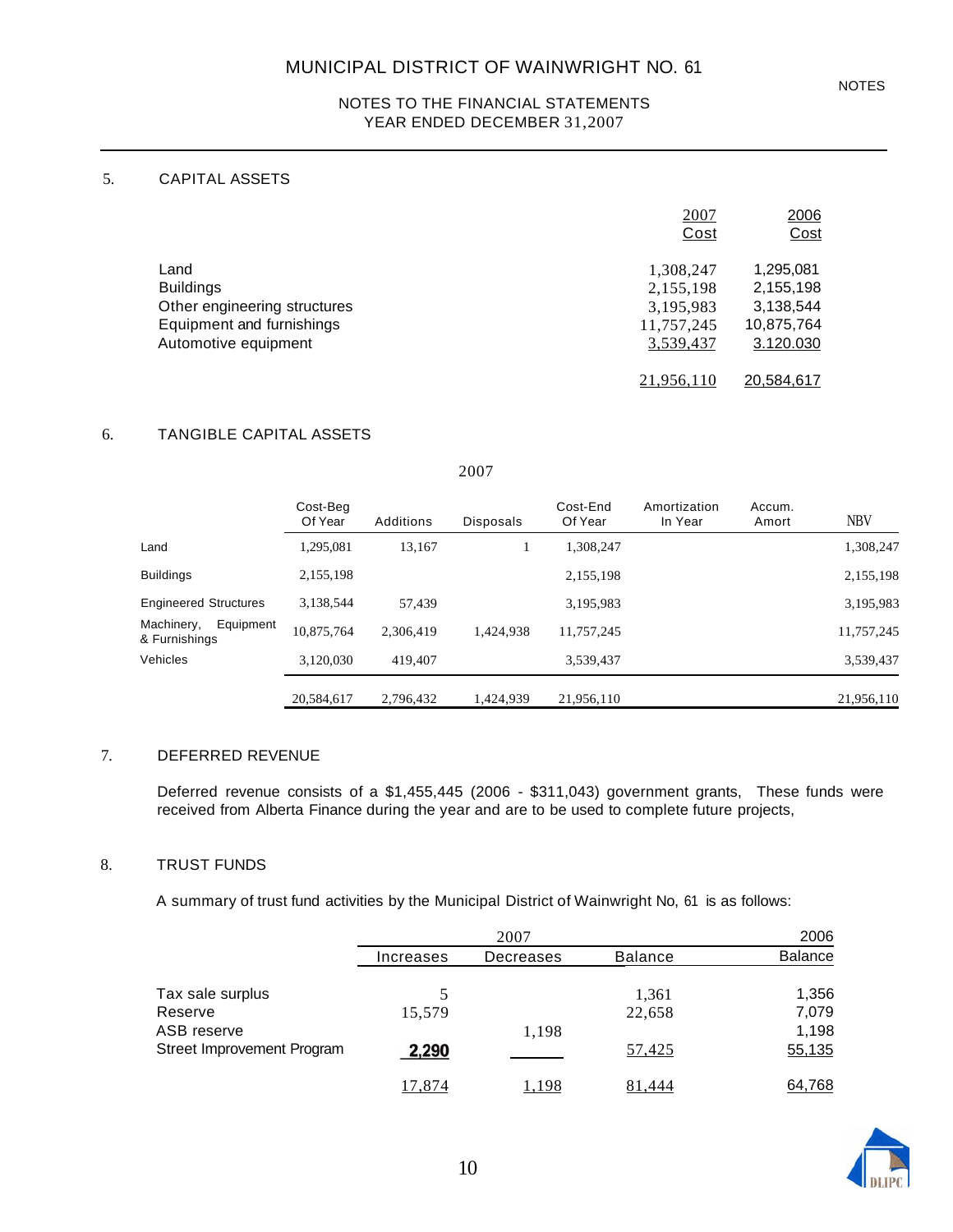#### 9. RESERVES

Reserves for operating and capital activities changed as follows:

|                                   | 2007      |           |                | 2006           |
|-----------------------------------|-----------|-----------|----------------|----------------|
|                                   | Increases | Decreases | <b>Balance</b> | <b>Balance</b> |
| Operating reserves:               |           |           |                |                |
| General                           |           |           | 496,438        | 496,438        |
| Edgerton - Fire                   | 28,035    | 162,337   | 18,173         | 152,475        |
| Irma - Fire                       | 59,549    | 46,527    | 128,761        | 115,739        |
| Chauvin - Fire                    | 51,823    | 119,582   | (74, 855)      | (7,096)        |
| Wainwright - Fire                 | 88,080    | 106,919   | 327,577        | 346,416        |
| Transportation                    |           |           | 425,000        | 425,000        |
| Water well                        |           |           | 192,678        | 192,678        |
| Recreation                        | 196,742   | 115,200   | 377,193        | 295,651        |
| Contingency                       |           |           | 558,176        | 558,176        |
| <b>Debt Reduction</b>             |           |           | 1,000,000      | 1,000,000      |
| Transportation                    |           |           | 650,000        | 650,000        |
| Resource Road                     |           |           | 2,029,189      | 2,029,189      |
| Paving Maintenance                | 2,553,216 |           | 7,783,728      | 5,230,512      |
| Agricultural Service Board        |           |           | 23,151         | 23,151         |
| Development                       | 15,750    |           | 15,750         |                |
|                                   | 2,993,195 | 550,565   | 13,950,959     | 11,508,329     |
| Capital reserves:                 |           |           |                |                |
| Fire equipment                    |           |           | 5,959          | 5,959          |
| Transportation                    |           |           | 1,109,200      | 1,109,200      |
| <b>Agricultural Service Board</b> |           |           | 134,448        | 134,448        |
|                                   |           |           | 1,249,607      | 1,249,607      |
| Total reserves                    | 2,993,195 | 550,565   | 15,200,566     | 12,757,936     |

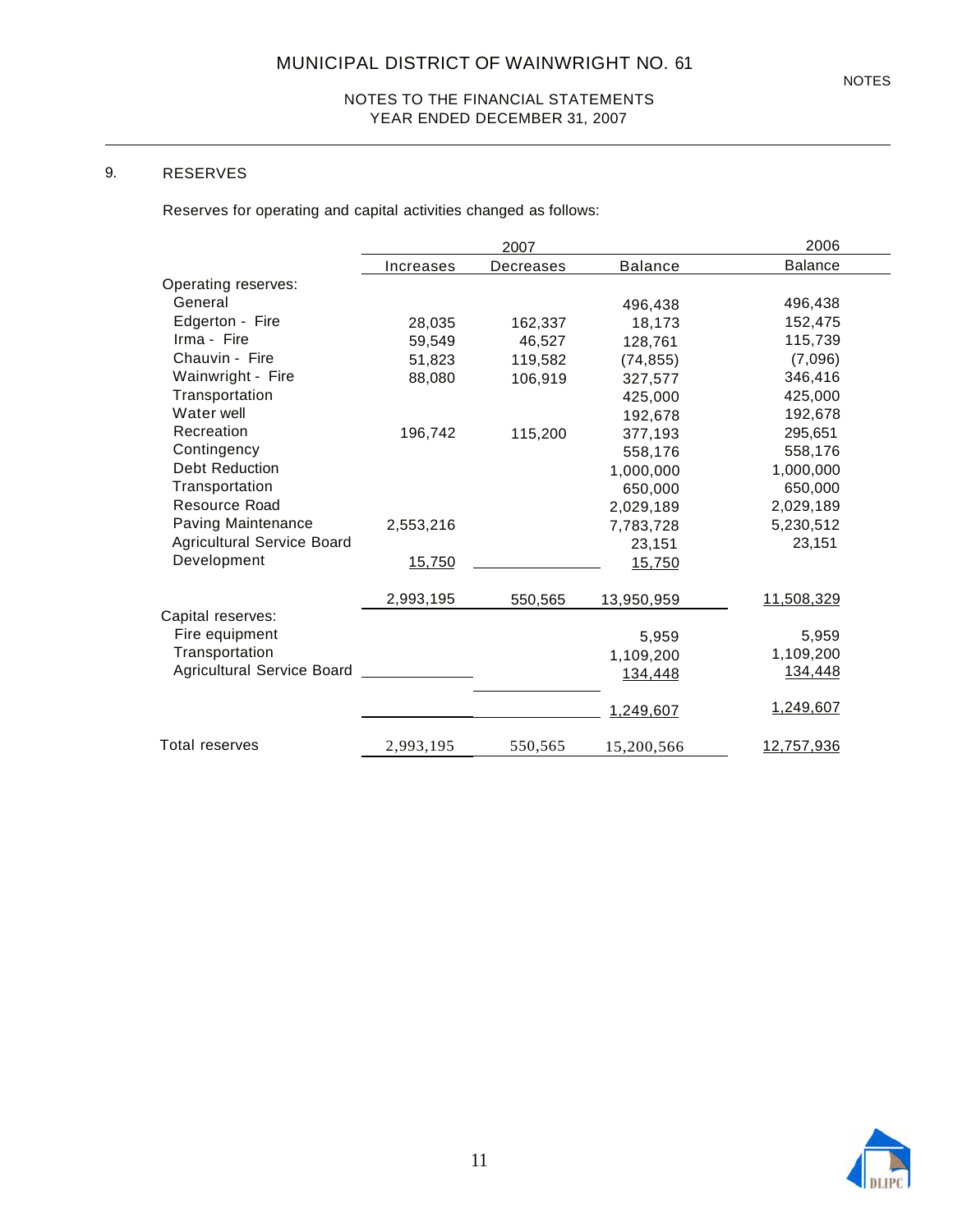YEAR ENDED DECEMBER 31, 2007

#### 10. SALARY AND BENEFITS DISCLOSURE

Disclosure of salaries and benefits for municipal officials, the chief administrative officer and designated officers, as required by Alberta Regulation 313/2000 is as follows:

|                                     |         | 2007          |         | 2006    |
|-------------------------------------|---------|---------------|---------|---------|
|                                     |         | Benefits $\&$ |         |         |
|                                     | Salary  | Allowances    | Total   | Total   |
|                                     | (1)     | (2), (3)      |         |         |
| Reeve                               |         |               |         |         |
| <b>Bob Barss</b>                    | 46,175  | 8,079         | 54,254  | 45,727  |
| Councilors                          |         |               |         |         |
| Oscar Buck                          | 26,500  | 6,073         | 32,573  | 30,829  |
| Douglas Fletcher                    | 34,875  | 3,262         | 38,137  | 35,476  |
| Morley Muldoon                      | 3,125   | 263           | 3,388   |         |
| Kevin MacKay                        | 28,750  | 5,727         | 34,477  | 34,762  |
| Shelly Andersen                     | 4,000   | 491           | 4,491   |         |
| <b>Bradley Scribner</b>             | 31,300  | 5,870         | 37,170  | 32,594  |
| Phil Valleau                        | 3,875   | 605           | 4,480   |         |
| <b>Ted Wilkinson</b>                | 37,350  | 5,683         | 43,033  | 32,821  |
| Myron Zajic                         | 40,000  | 7,200         | 47,200  | 36,578  |
| <b>Chief Administrative Officer</b> |         |               |         |         |
| Kelly Buchinski                     | 119,221 | 19,946        | 139,167 | 122,814 |
| Agricultural Fieldman               |         |               |         |         |
| James Schwindt                      | 66,520  | 11,594        | 78,114  | 68,670  |

- (1) Salary includes regular base pay, bonuses, overtime, lump sum payments, gross honoraria and any other direct cash remuneration.
- (2) Employer's share of all employee benefits and contributions or payments made on behalf of employees including pension, health care, dental coverage, vision coverage, group life insurance, accidental disability and dismemberment insurance, long and short term disability plans, professional memberships and tuition.
- (3) Benefits and allowances figures also include the employer's share of the costs of additional taxable benefits including special leave with pay, financial planning services, retirement planning services, concessionary loans, travel allowances, car allowances and club memberships.

#### 11. LOCAL AUTHORITIES PENSION PLAN

Employees of the Municipality participate in the Local Authorities Pension Plan (LAPP), which is one of the plans covered by the Alberta Public Sector Pension Plans Act. The LAPP serves about 133,000 people and 389 employers. The LAPP is financed by employer and employee contributions and by investment earnings of the LAPP Fund.

Contributions for current service are recorded as expenditures in the year in which they become due.

The Municipality is required to make current service contributions to the LAPP of 5.25% (2006 - 5.25%) of pensionable earnings up to the year's maximum pensionable earnings under the Canada Pension Plan and 7.400/0 (2006 - 7.400/0) on pensionable earnings above this amount. Employees of the Municipality are required to make current service contributions of 4.525% (2006 - 4.525%) of pensionable salary up to the year's maximum pensionable salary and 6.40% (2006 - 6.40%) on pensionable salary above this amount.

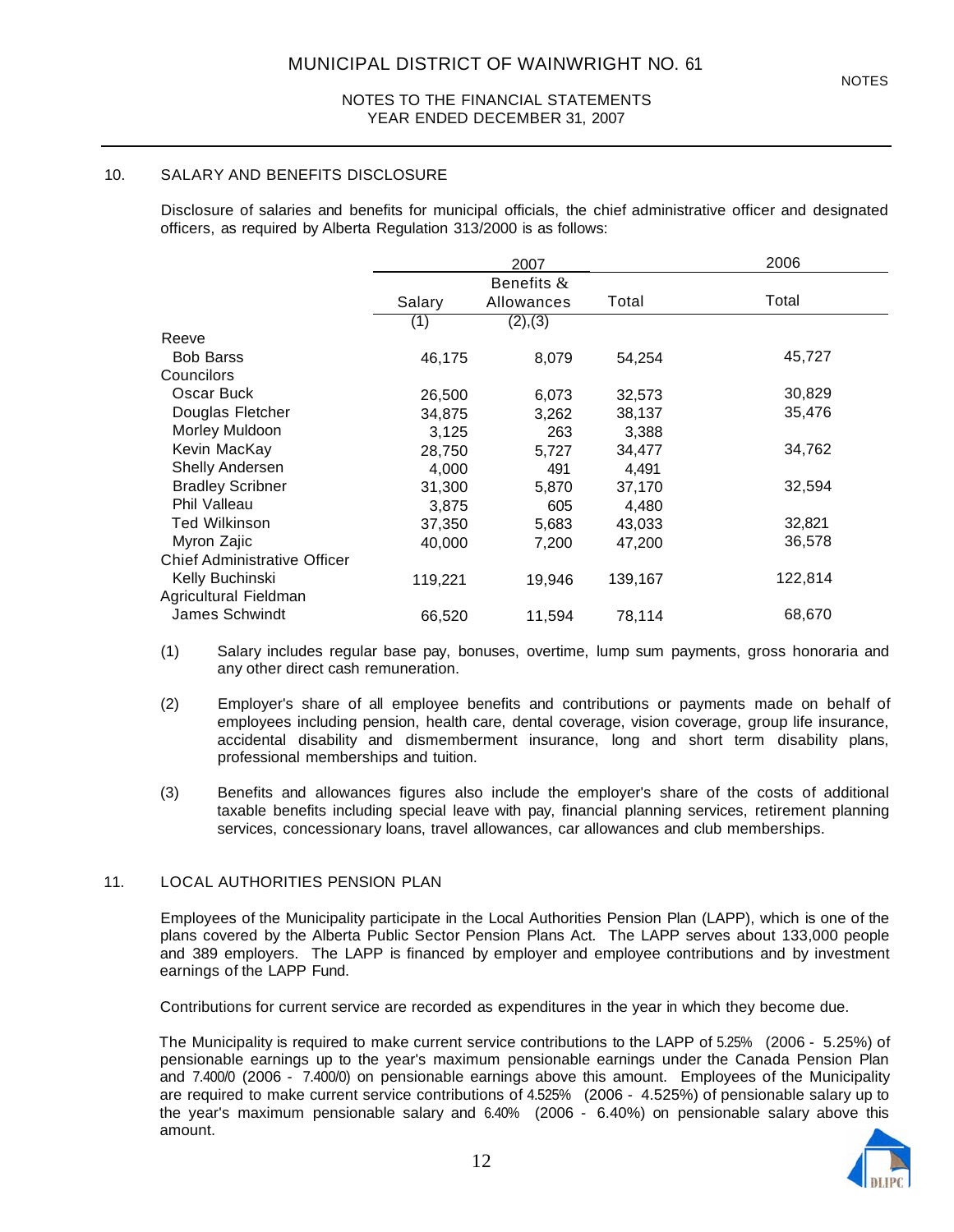#### 11. LOCAL AUTHORITIES PENSION PLAN • continued

Total current service contributions by the Municipality to the LAPP in 2007 were \$135,245 (2006 - \$108,069). Total current service contributions by the employees of the Municipality to the LAPP in 2007 were \$119,715 (2006 - \$95,271).

At December 31, 2006, the LAPP disclosed an actuarial deficiency of \$1 ,288.9 million.

#### 12. DEBT LIMITS

Section 276(2) of the Municipal Government Act requires that debt and debt limits as defined by Alberta Regulation 255/00 for the Municipal District of Wainwright No. 61 be disclosed as follows:

|                                        | 2007       | 2006       |
|----------------------------------------|------------|------------|
| Total debt limit<br>Total debt         | 33,038,802 | 29,520,480 |
| Amount of debt limit unused            | 33,038,802 | 29,520,480 |
| Debt servicing limit<br>Debt servicing | 5,506,467  | 4,920,080  |
| Amount of debt servicing limit unused  | 5,506,467  | 4,920,080  |

The debt limit is calculated at 1.5 times revenue of the municipality (as defined in Alberta Regulation 255/00) and the debt service limit is calculated at 0.25 times such revenue. Incurring debt beyond these limitations requires approval by the Minister of Municipal Affairs. These thresholds are guidelines used by Alberta Municipal Affairs to identify municipalities at financial risk if further debt is acquired. The calculation alone does not represent the financial stability of the municipality. Rather, the financial statements must be interpreted as a whole.

#### 13. CONTINGENCIES

The Municipal District of Wainwright No. 61 is a member of the Alberta Municipal Insurance Exchange (MUNIX). Under the terms of membership, the Municipal District of Wainwright No. 61 could become liable for its proportionate share of any claim losses in excess of the funds held by the exchange. Any liability incurred would be accounted for as a current transaction in the year the losses are determined.

#### 14. COMMITMENTS

The Municipality is committed to make monthly payments of \$1,931 for the next twelve months for the lease of computer software and equipment.

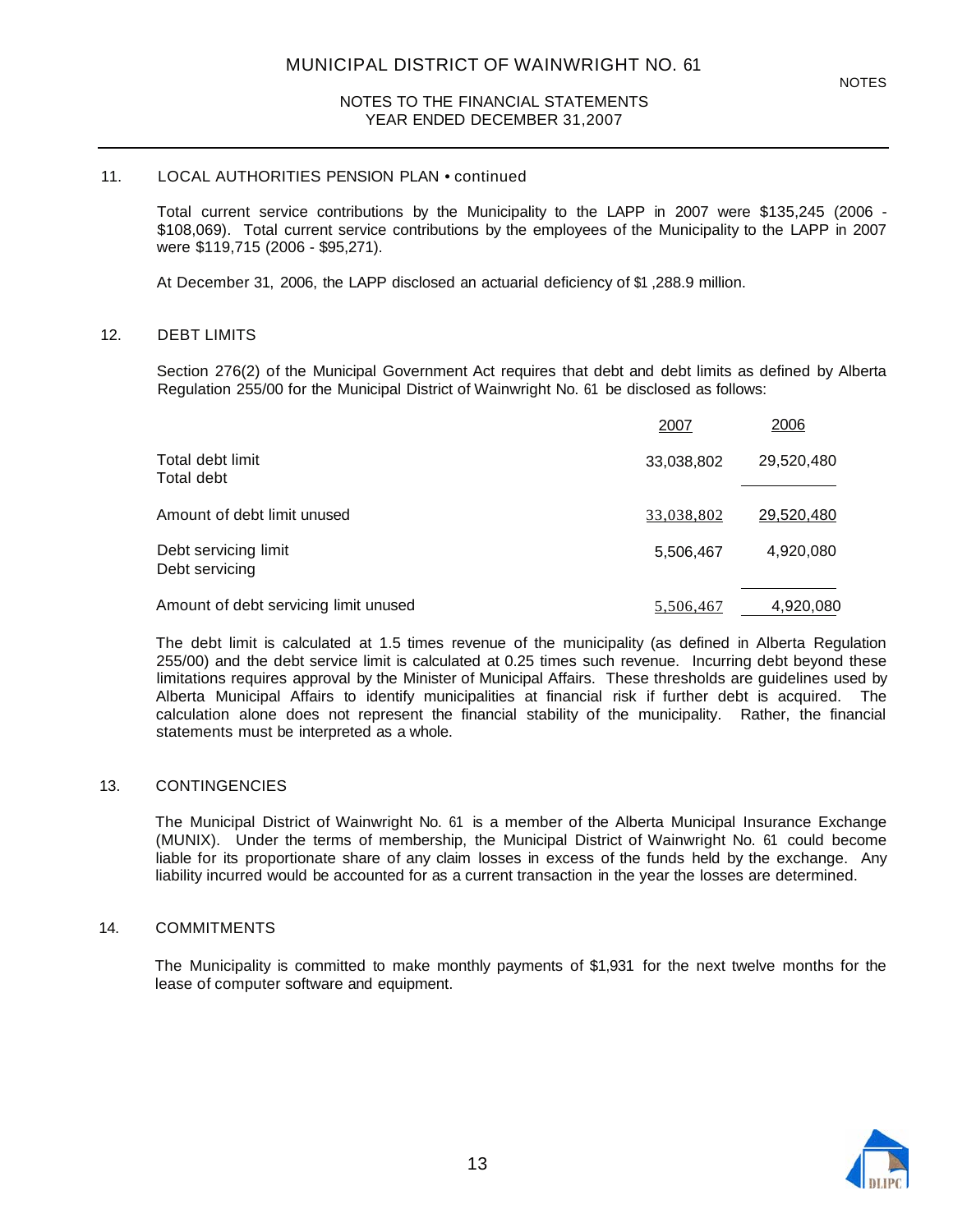#### 15. FINANCIAL INSTRUMENTS

The Municipality's financial instruments consist of cash and temporary investments, accounts receivable, accounts payable and accrued liabilities. It is management's opinion that the Municipality is not exposed to significant interest or currency risks arising from these financial instruments.

The Municipality is subject to credit risk with respect to taxes and grants in lieu receivables and trade and other receivables. Credit risk arises from the possibility that taxpayers and entities to which the Municipality provides services may experience financial difficulty and be unable to fulfill their obligations. The large number and diversity of taxpayers and customers minimizes the credit risk.

Unless otherwise noted, the carrying value of the financial instrument approximates fair value.

#### 16. APPROVAL OF FINANCIAL STATEMENTS

Council and Management have approved these financial statements.

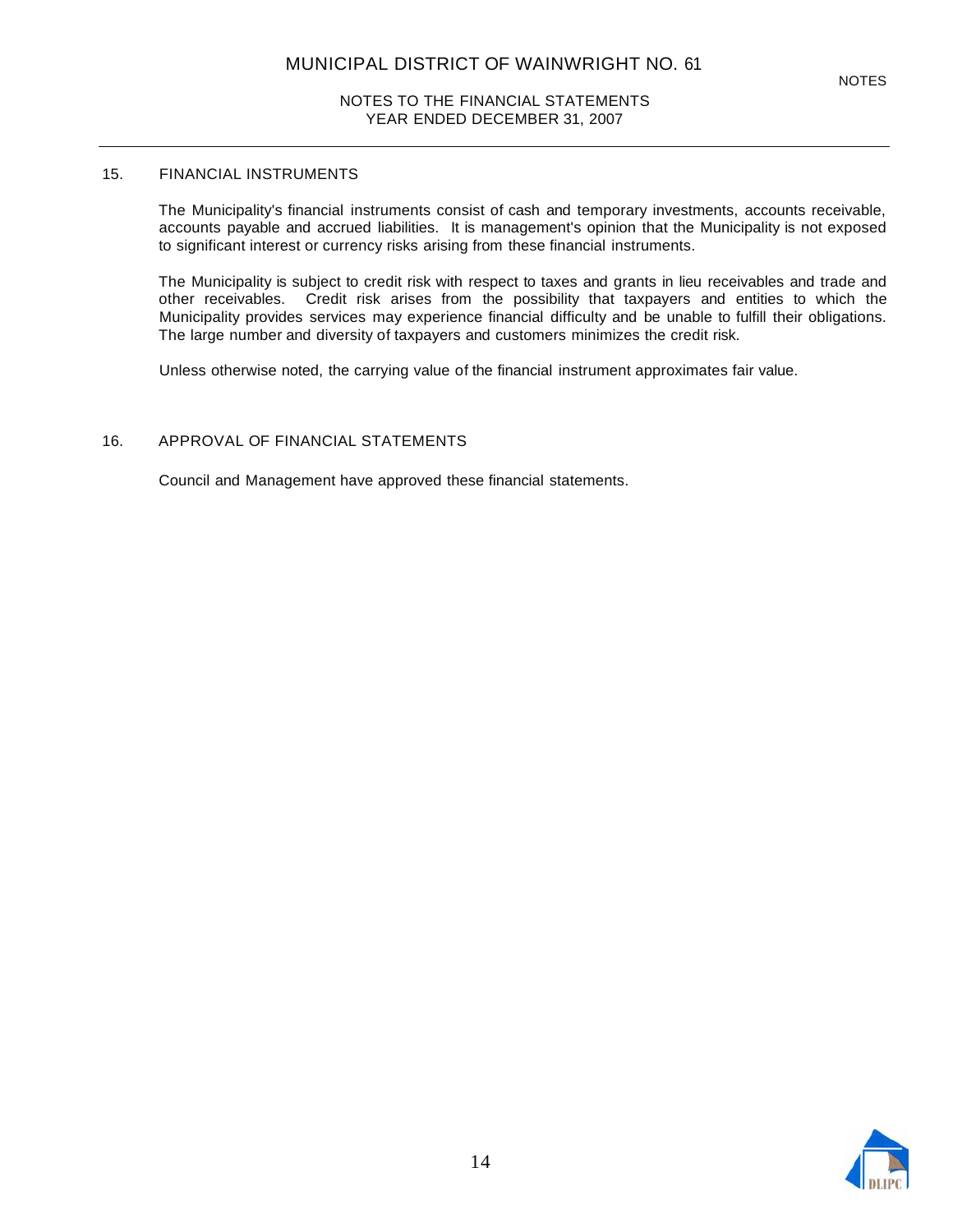#### SCHEDULE 1

#### SCHEDULE OF OPERATING FUND FINANCIAL ACTIVITIES AND CHANGE IN FUND BALANCE YEAR ENDED DECEMBER 31, 2007

|                                                                | <b>Budget</b> | 2007        | 2006          |
|----------------------------------------------------------------|---------------|-------------|---------------|
|                                                                | (unaudited)   |             |               |
| <b>GENERAL OPERATING REVENUE</b>                               |               |             |               |
| Net taxes available for municipal purposes (Schedule 3)        | 17,469,345    | 17,443,632  | 14,284,295    |
| Penalties on taxes                                             | 20,000        | 34,403      | 42,123        |
| Return on investments                                          | 350,000       | 572,820     | 455,221       |
| Other revenues                                                 | 5,000         | 30,074      | 22,667        |
| Provincial unconditional grants                                | 42,512        | 43,399      | 45,883        |
|                                                                | 17,886,857    | 18,124,328  | 14,850,189    |
| <b>REVENUE</b>                                                 |               |             |               |
| Council and general administration (Schedule 4)                | 895,206       | 241,073     | 267,357       |
| Protective services (Schedule 6)                               |               | 23,392      | 4,200         |
| Transportation services (Schedule 7)                           | 3,337,389     | 2,160,500   | 3,240,880     |
| Water, sewer and garbage (Schedule 8)                          | 29,120        | 31,222      | 29,939        |
| Municipal planning and zoning (Schedule 10)                    | $12,000$ .    | 35,243      | 25,756        |
| Agricultural Service Board (Schedule 11)                       | 308,449       | 317,816     | 311,632       |
| Recreation, parks and culture (Schedule 12)                    | 273,679       | 296,737     | 255,308       |
|                                                                | 4,855,843     | 3,105,983   | 4,135,072     |
| TOTAL OPERATING REVENUE                                        | 22,742,700    | 21,230,311  | 18,985,261    |
| <b>EXPENDITURES</b>                                            |               |             |               |
| Council and general administration (Schedule 4)                | 2,308,416     | 1,551,754   | 1,440,049     |
| Safety (Schedule 5)                                            | 37,500        | 49,438      | 16,257        |
| Protective services (Schedule 6)                               | 123,000       | 99,063      | 85,474        |
| Transportation services (Schedule 7)                           | 16,050,687    | 13,842,891  | 14,805,274    |
| Water, sewer and garbage (Schedule 8)                          | 265,350       | 239,531     | 244,811       |
| Community services (Schedule 9)                                | 37,596        | 37,596      | 32,410        |
| Municipal planning and zoning (Schedule 10)                    | 89,000        | 82,145      | 71,297        |
| Agricultural Service Board (Schedule 11)                       | 791,425       | 548,998     | 647,783       |
| Recreation, parks and culture (Schedule 12)                    | 450,101       | 440,189     | 421,166       |
|                                                                | 20,153,075    | 16,891,605  | 17,764,521    |
| EXCESS OF REVENUE OVER EXPENDITURES BEFORE<br><b>TRANSFERS</b> | 2,589,625     | 4,338,706   | 1,220,740     |
| TRANSFERRED TO OPERATING RESERVES                              | (771, 893)    | (2,442,630) | 128,304       |
| TRANSFERRED TO CAPITAL FUND                                    | (1,768,232)   | (1,864,035) | (1, 183, 647) |
| CHANGE IN FUND BALANCE                                         | 49,500        | 32,041      | 165,397       |
| FUND BALANCE, BEGINNING OF YEAR                                | 2,880,089     | 2,880,089   | 2,714,692     |
| FUND BALANCE, END OF YEAR                                      | 2,929,589     | 2,912,130   | 2,880,089     |

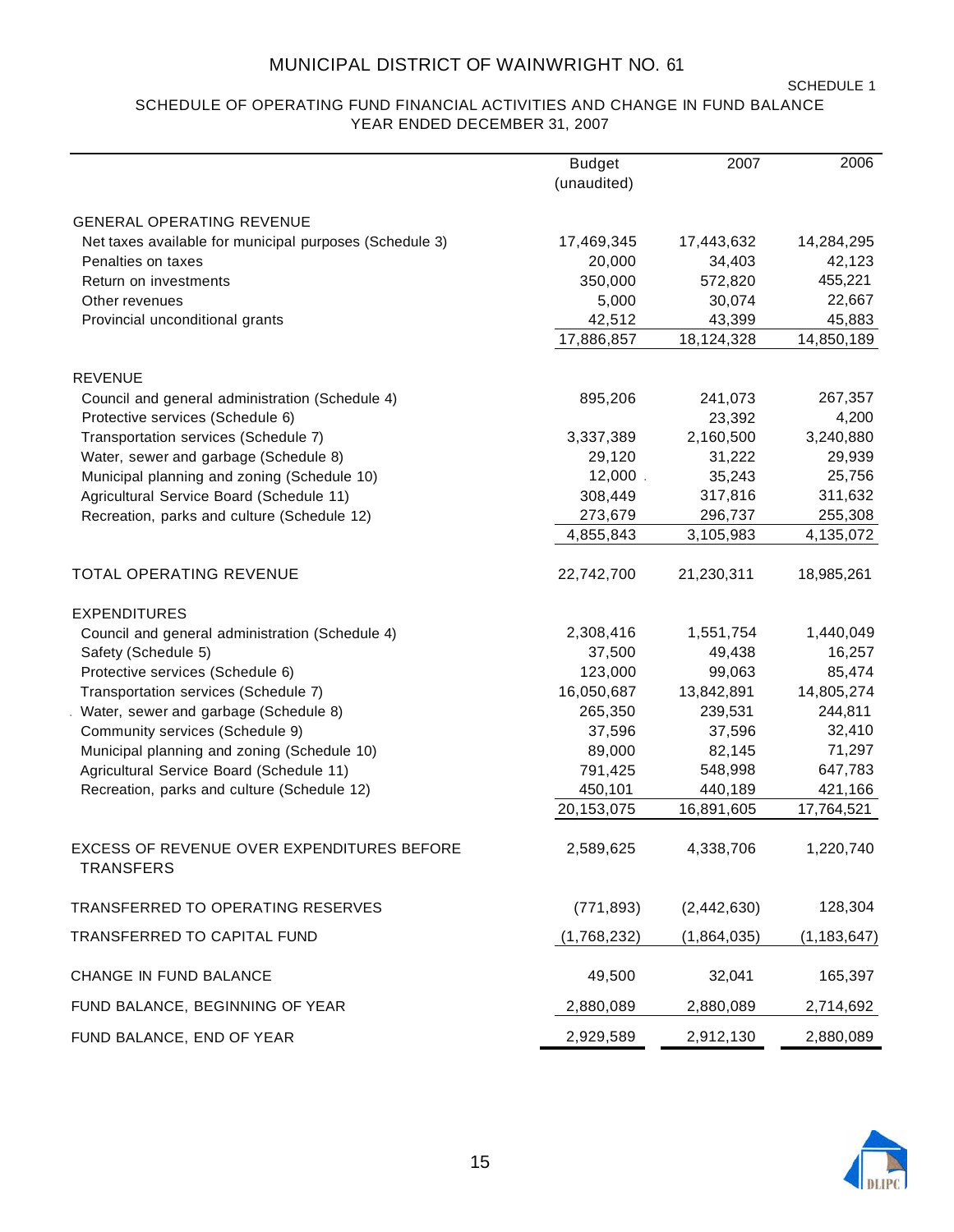SCHEDULE 2

#### SCHEDULE OF CAPITAL FUND ACTIVITIES AND CHANGE IN FUND BALANCE YEAR ENDED DECEMBER 31,2007

|                                               | <b>Budget</b> | 2007        | 2006          |
|-----------------------------------------------|---------------|-------------|---------------|
|                                               | (unaudited)   |             |               |
| <b>REVENUE</b>                                |               |             |               |
| <b>Provincial Government transfers</b>        | 330,118       | 136,839     |               |
| Proceeds from sale of capital assets          | 726,200       | 795,557     | 695,059       |
| Total revenue                                 | 1,056,318     | 932,396     | 695,059       |
| <b>EXPENDITURES</b>                           |               |             |               |
| Automotive equipment                          | 449,113       | 419,407     | 211,961       |
| <b>Buildings</b><br>Equipment and furnishings | 1,999,137     | 2,306,419   | 1,598,644     |
| Land held for government use                  | 20,000        | 13,166      | 26,288        |
| Other engineering structures                  | 456,300       | 57,439      | 41,813        |
| Total expenditures                            | 2,924,550     | 2,796,431   | 1,878,706     |
| DEFICIENCY OF REVENUE OVER EXPENDITURES       | (1,868,232)   | (1,864,035) | (1, 183, 647) |
| <b>NET INTER-FUND TRANSFERS</b>               |               |             |               |
| From (to) Reserves                            | 100,000       |             |               |
| From Operating Fund                           | 1,768,232     | 1,864,035   | 1,183,647     |
|                                               | 1,868,232     | 1,864,035   | 1,183,647     |
| CHANGE IN FUND BALANCE                        |               |             |               |
| FUND BALANCE, BEGINNING OF YEAR               |               |             |               |
| FUND BALANCE, END OF YEAR                     |               |             |               |
|                                               |               |             |               |

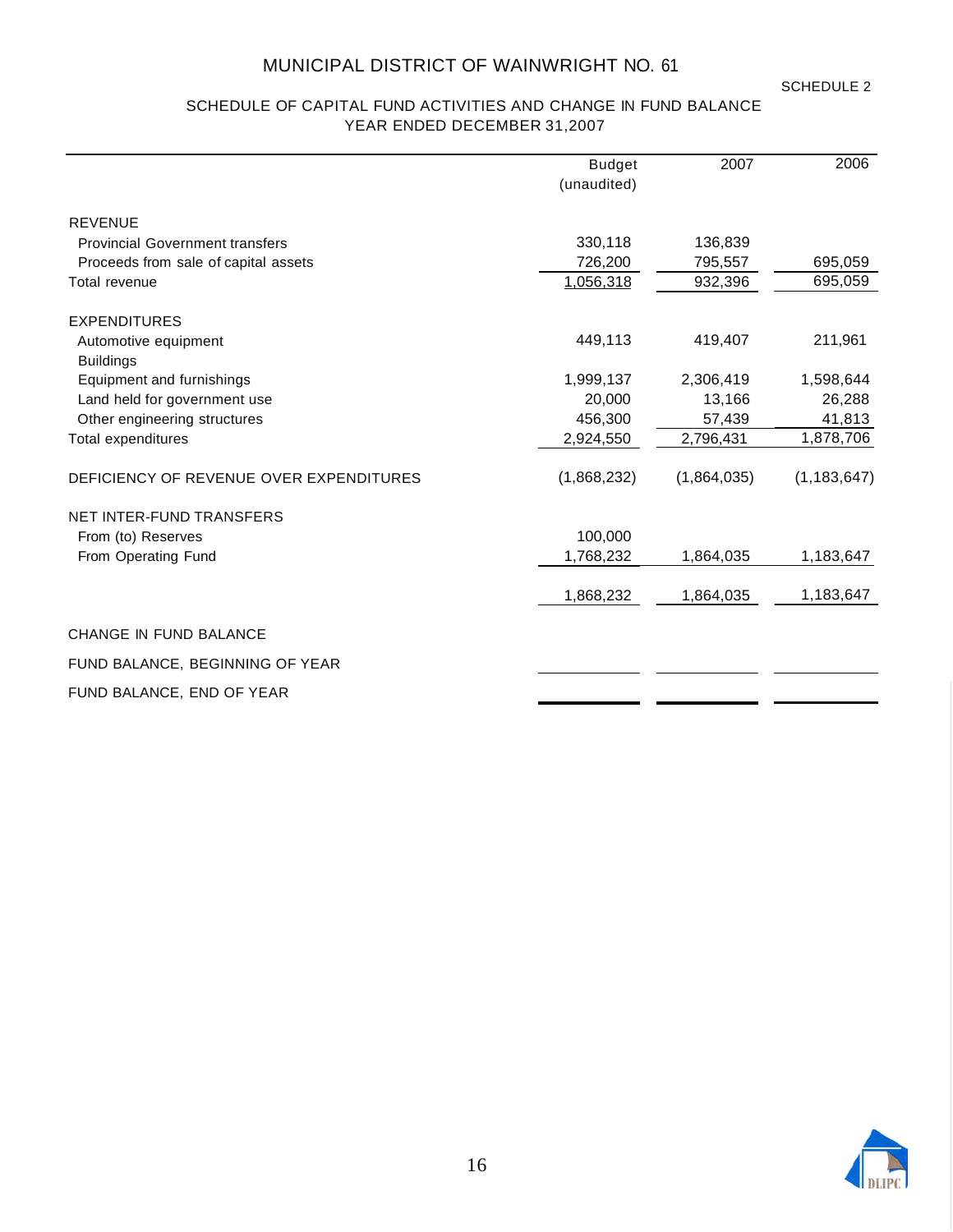#### SCHEDULE OF PROPERTY TAXES YEAR ENDED DECEMBER 31, 2007

|                                                                  | 2007              | 2006              |
|------------------------------------------------------------------|-------------------|-------------------|
| <b>TAXATION</b>                                                  |                   |                   |
| Real property                                                    | 6,060,548         | 5,256,623         |
| Power and pipeline                                               | 16,852,443        | 13,959,468        |
| Grants in lieu                                                   | 1,352,675         | 1,262,944         |
|                                                                  | 24,265,666        | 20,479,035        |
| <b>REQUISITIONS AND TRANSFERS</b>                                |                   |                   |
| Supplementary school requisition                                 | 91,863            | 92,036            |
| Provincial school foundation requisition                         | 5,838,396         | 5,362,492         |
| Ambulance requisition                                            | 190,605           | 180,028           |
| 911 requisition                                                  | 23,905            |                   |
| <b>Battle River Foundation requisition</b>                       | 175,265           | 152,398           |
| Rural fire requisition                                           | 191,610           | 142,913           |
| Rural recreation requisition                                     | 310,390           | 264,873           |
|                                                                  | 6,822,034         | 6,194,740         |
| NET TAXES AVAILABLE FOR MUNICIPAL PURPOSES                       | 17,443,632        | 14,284,295        |
|                                                                  |                   | <b>SCHEDULE 4</b> |
| SCHEDULE OF FINANCIAL ACTIVITIES<br>YEAR ENDED DECEMBER 31, 2007 |                   |                   |
|                                                                  | 2007              | 2006              |
|                                                                  |                   |                   |
| COUNCIL AND GENERAL ADMINISTRATION                               |                   |                   |
| <b>REVENUE</b>                                                   |                   |                   |
| Licenses and permit fees                                         | 28,090            | 28,589            |
| Other revenue                                                    |                   | 186               |
| Provincial conditional grants                                    | 99,004            | 104,004           |
| Rental revenue                                                   | 93,085            | 110,221           |
| Sales of goods and services                                      | 20,894<br>241,073 | 24,357<br>267,357 |
|                                                                  |                   |                   |
| <b>EXPENDITURES</b>                                              |                   |                   |
| General and administrative                                       |                   |                   |
| Contracted and general services                                  | 601,969<br>48,780 | 663,830<br>24,448 |
| Materials, supplies, and utilities<br>Public relations           | 56,534            | 20,725            |
| Salaries, wages, and benefits                                    | 458,619           | 396,649           |
|                                                                  | 1,165,902         | 1,105,652         |
|                                                                  |                   |                   |
| Council<br>Contracted and general services                       | 50,420            | 54,614            |
| Salaries, wages, and benefits                                    | 335,432           | 279,783           |
|                                                                  | 385,852           | 334,397           |
|                                                                  | 1,551,754         | 1,440,049         |
| DEFICIENCY OF REVENUE OVER EXPENDITURES                          | (1,310,681)       | (1, 172, 692)     |
|                                                                  |                   |                   |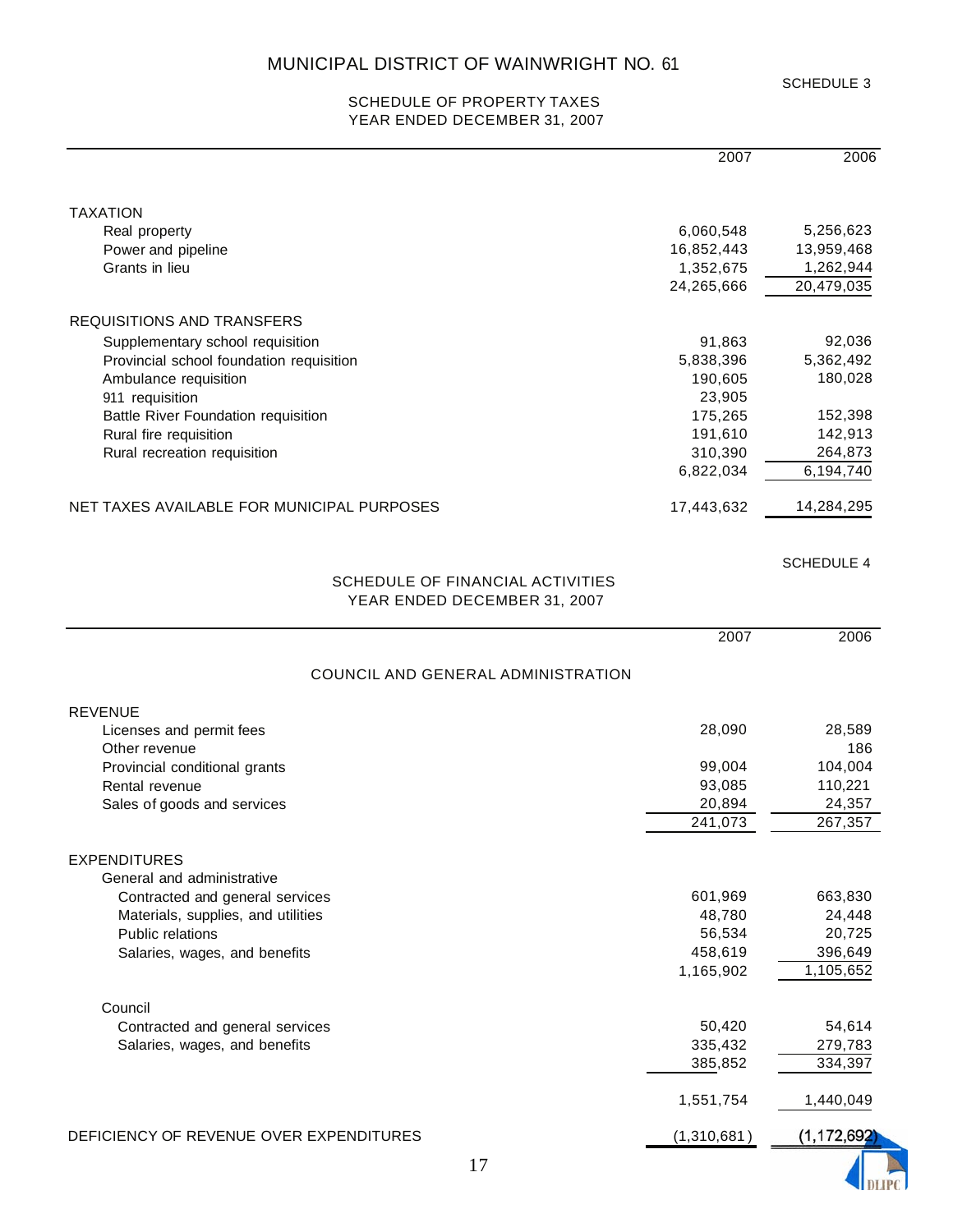#### SCHEDULE OF FINANCIAL ACTIVITIES YEAR ENDED DECEMBER 31, 2007

|                                                                  | 2007      | 2006              |
|------------------------------------------------------------------|-----------|-------------------|
| <b>SAFETY</b>                                                    |           |                   |
| <b>EXPENDITURES</b>                                              |           |                   |
| Contracted and general services                                  | 7,370     | 1,530             |
| Materials, supplies, and utilities                               | 12,630    | 14,727            |
| Salaries, wages, and benefits                                    | 29,438    |                   |
|                                                                  | 49,438    | 16,257            |
| DEFICIENCY OF REVENUE OVER EXPENDITURES                          | (49, 438) | (16, 257)         |
|                                                                  |           |                   |
|                                                                  |           | <b>SCHEDULE 6</b> |
| SCHEDULE OF FINANCIAL ACTIVITIES<br>YEAR ENDED DECEMBER 31, 2007 |           |                   |
|                                                                  | 2007      | 2006              |
| PROTECTIVE SERVICES                                              |           |                   |
| <b>REVENUE</b>                                                   |           |                   |
| Provincial grants                                                | 6,382     | 4,200             |
| Other revenue                                                    | 17,010    |                   |
|                                                                  | 23,392    | 4,200             |
| <b>EXPENDITURES</b>                                              |           |                   |
| Contracted and general services                                  | 87,526    | 75,960            |
| Salaries, wages, and benefits                                    | 11,537    | 9,514             |
|                                                                  | 99,063    | 85;474            |
| DEFICIENCY OF REVENUE OVER EXPENDITURES                          | (75, 671) | (81, 274)         |



SCHEDULE 5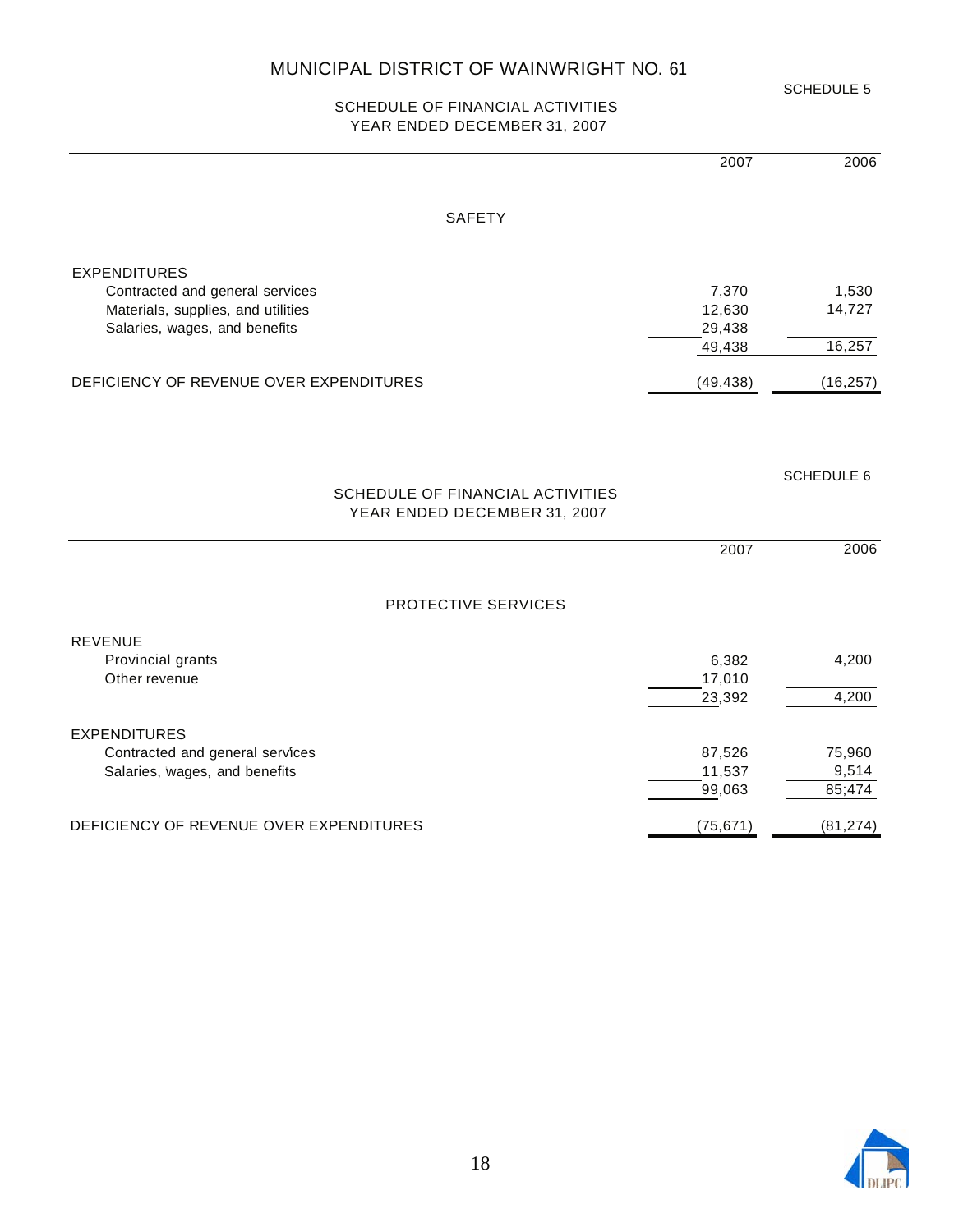#### SCHEDULE OF FINANCIAL ACTIVITIES YEAR ENDED DECEMBER 31, 2007

|                                         | 2007                | 2006         |
|-----------------------------------------|---------------------|--------------|
| TRANSPORTATION SERVICES                 |                     |              |
| <b>REVENUE</b>                          |                     |              |
| Provincial conditional grants           | 2,108,143           | 2,814,549    |
| Rental revenues                         | 6,800               | 6,893        |
| Sales of goods and services             | 41,228              | 416,853      |
| Sales to other governments              | 4,329               | 2,585        |
|                                         | 2,160,500           | 3,240,880    |
| <b>EXPENDITURES</b>                     |                     |              |
| Contracted and general services         | 9,662,894           | 10,939,299   |
| Materials, supplies, and utilities      | 1,766,880           | 1,634,113    |
| Salaries, wages, and benefits           | 2,413,117           | 2,231,862    |
|                                         | 13,842,891          | 14,805,274   |
| DEFICIENCY OF REVENUE OVER EXPENDITURES | <u>(11,682,391)</u> | (11.564.394) |

|                                         | SCHEDULE OF FINANCIAL ACTIVITIES<br>YEAR ENDED DECEMBER 31, 2007 |            | <b>SCHEDULE 8</b> |
|-----------------------------------------|------------------------------------------------------------------|------------|-------------------|
|                                         |                                                                  | 2007       | 2006              |
|                                         | WATER, SEWER AND GARBAGE                                         |            |                   |
| <b>REVENUE</b>                          |                                                                  |            |                   |
| Local improvement taxes                 |                                                                  | 420        | 420               |
| Sales of goods and services             |                                                                  | 30,802     | 29,519            |
|                                         |                                                                  | 31,222     | 29,939            |
| <b>EXPENDITURES</b>                     |                                                                  |            |                   |
| Contracted and general services         |                                                                  | 184,610    | 198,129           |
| Materials, supplies, and utilities      |                                                                  | 13,427     | 9,459             |
| Salaries, wages, and benefits           |                                                                  | 41,494     | 37,223            |
|                                         |                                                                  | 239,531    | 244,811           |
| DEFICIENCY OF REVENUE OVER EXPENDITURES |                                                                  | (208, 309) | (214, 872)        |

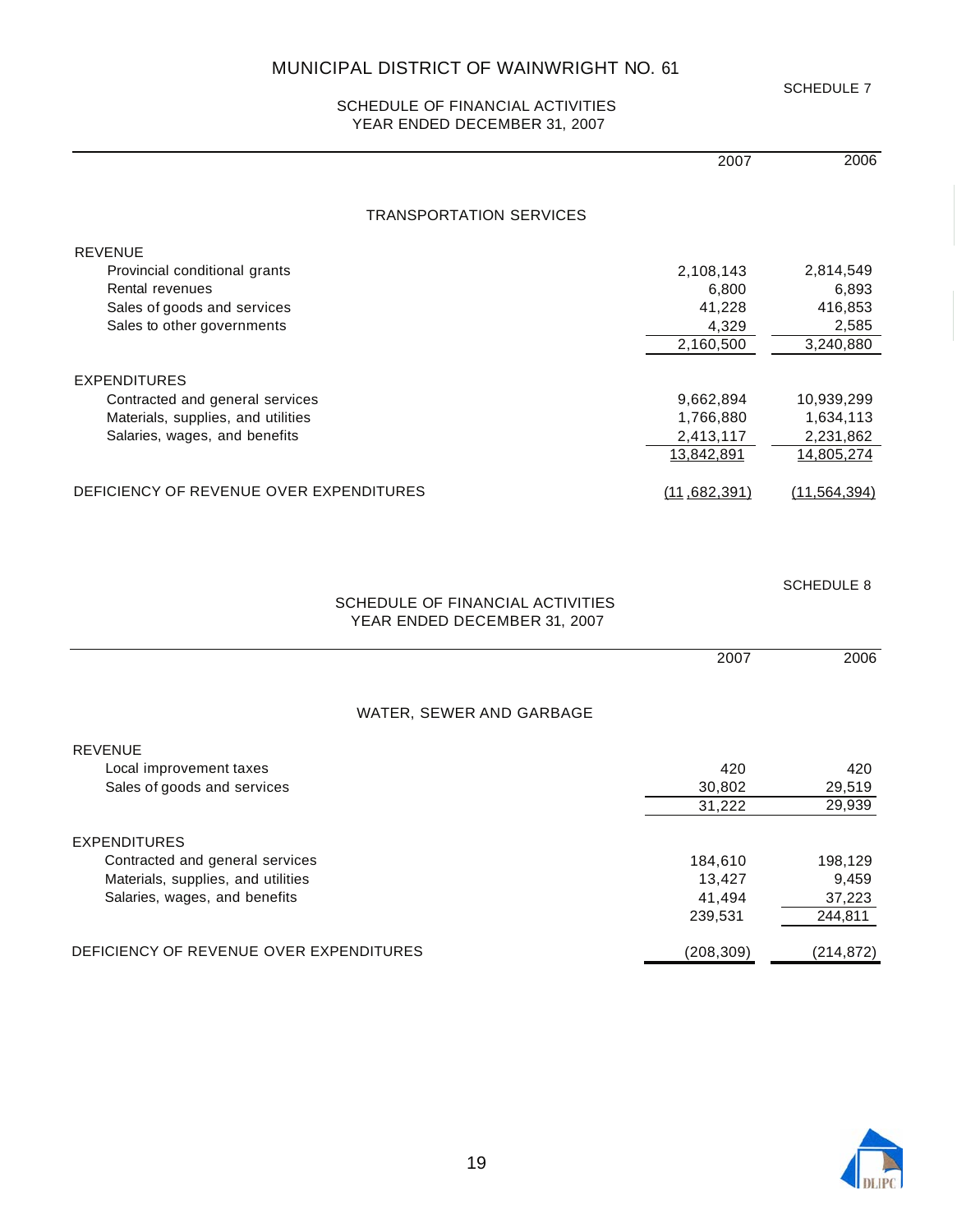#### SCHEDULE OF FINANCIAL ACTIVITIES YEAR ENDED DECEMBER 31, 2007

|                                                                  | 2007             | 2006               |
|------------------------------------------------------------------|------------------|--------------------|
| <b>COMMUNITY SERVICES</b>                                        |                  |                    |
| <b>EXPENDITURES</b>                                              |                  |                    |
| Grants to other organizations                                    | 37,596           | 32,410             |
| DEFICIENCY OF REVENUE OVER EXPENDITURES                          | (37, 596)        | (32, 410)          |
|                                                                  |                  | <b>SCHEDULE 10</b> |
| SCHEDULE OF FINANCIAL ACTIVITIES<br>YEAR ENDED DECEMBER 31, 2007 |                  |                    |
|                                                                  | 2007             | 2006               |
| MUNICIPAL PLANNING AND ZONING                                    |                  |                    |
| <b>REVENUE</b>                                                   |                  |                    |
| Other revenue                                                    | 16,313           | 3,096              |
| Sales of goods and services                                      | 18,930<br>35,243 | 22,660<br>25,756   |
| <b>EXPENDITURES</b>                                              |                  |                    |
| Contracted and general services                                  | 7,008            | 7,275              |
| Salaries, wages, and benefits                                    | 75,137           | 64,022<br>71,297   |
|                                                                  | 82,145           |                    |
| DEFICIENCY OF REVENUE OVER EXPENDITURES                          | (46, 902)        | (45, 541)          |
| SCHEDULE OF FINANCIAL ACTIVITIES<br>YEAR ENDED DECEMBER 31, 2007 |                  | <b>SCHEDULE 11</b> |
|                                                                  | 2007             | 2006               |
| AGRICULTURAL SERVICE BOARD                                       |                  |                    |
| <b>REVENUE</b>                                                   |                  |                    |
| Other revenue                                                    | 14,424           | 17,482             |
| Provincial conditional grants                                    | 293,199          | 280,635            |
| Rental revenues                                                  | 240              | 180<br>13,335      |
| Sales of goods and services                                      | 9,953<br>317,816 | 311,632            |
|                                                                  |                  |                    |
| <b>EXPENDITURES</b><br>Contracted and general services           | 55,908           | 80,490             |
| Contribution to Seed Cleaning Plant                              | 4,489            |                    |
| Materials, supplies, and utilities                               | 205,638          | 310,206            |
| Salaries, wages, and benefits                                    | 282,963          | 257,087            |
|                                                                  | 548,998          | 647,783            |
| DEFICIENCY OF REVENUE OVER EXPENDITURES                          | (231, 182)       | (336, 151)         |
|                                                                  |                  |                    |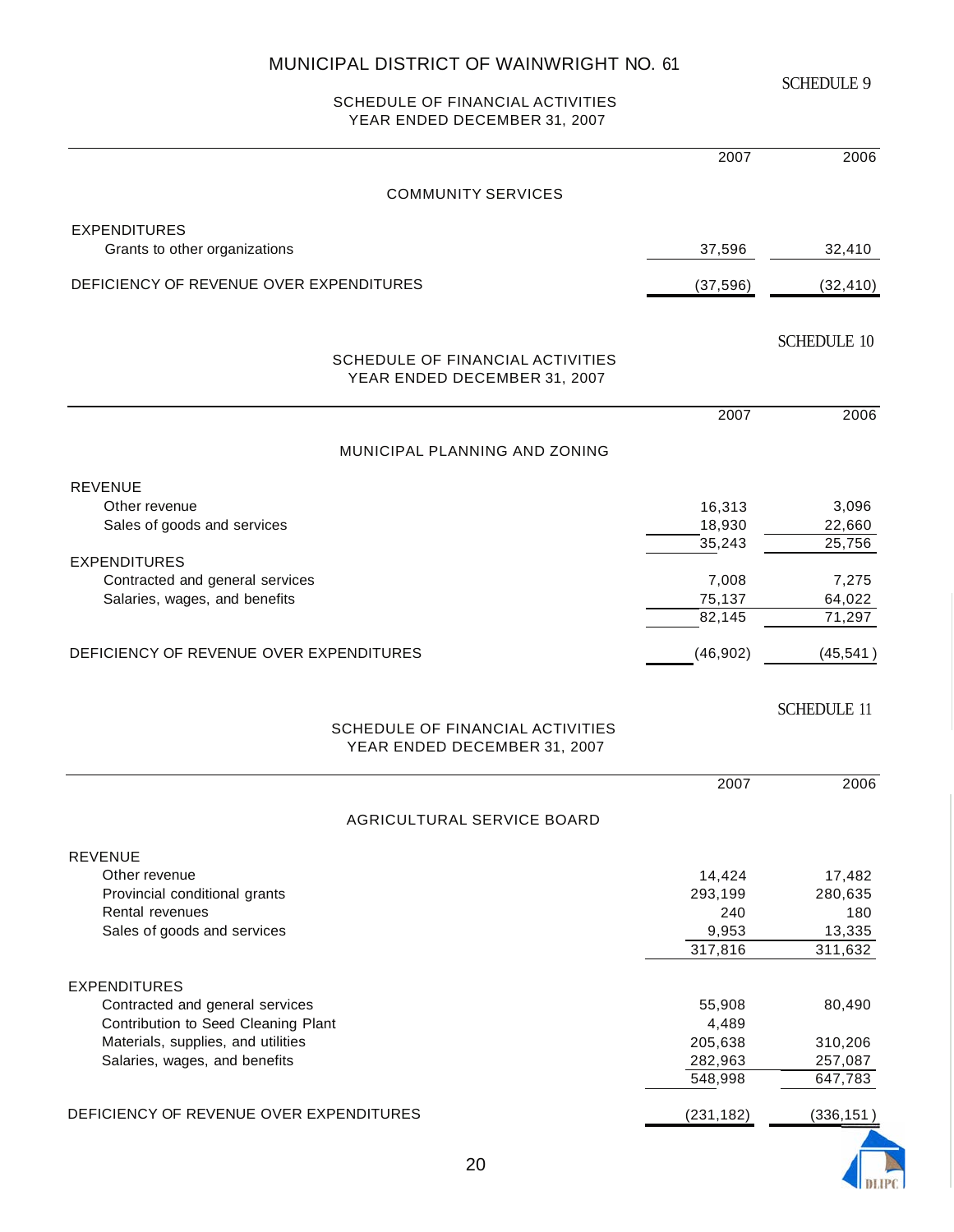#### SCHEDULE OF FINANCIAL ACTIVITIES YEAR ENDED DECEMBER 31, 2007

|                                         | 2007       | 2006       |
|-----------------------------------------|------------|------------|
| RECREATION, PARKS AND CULTURE           |            |            |
| <b>REVENUE</b>                          |            |            |
| Fees and rentals                        | 288,737    | 247,308    |
| Provincial conditional grants           | 8,000      | 8,000      |
|                                         | 296,737    | 255,308    |
| <b>EXPENDITURES</b>                     |            |            |
| Contracted and general services         | 22,555     | 52,835     |
| Contributions to Library Board          | 29,702     | 28,432     |
| Grants to other organizations           | 178,498    | 151,512    |
| Materials, supplies, and utilities      | 79,246     | 66,977     |
| Salaries, wages, and benefits           | 130,188    | 121,410    |
|                                         | 440,189    | 421,166    |
| DEFICIENCY OF REVENUE OVER EXPENDITURES | (143, 452) | (165, 858) |

SCHEDULE 13

#### SCHEDULE OF OPERATING EXPENDITURES BY OBJECT YEAR ENDED DECEMBER 31, 2007

|                                    | 2007       | 2006       |
|------------------------------------|------------|------------|
|                                    |            |            |
| Contracted and general services    | 10,680,260 | 12,073,962 |
| Contributions to Library Board     | 29,702     | 28,432     |
| Grants to other organizations      | 220,583    | 183,922    |
| Materials, supplies, and utilities | 2,126,601  | 2,059,930  |
| Public relations                   | 56,534     | 20,725     |
| Salaries, wages, and benefits      | 3,777,925  | 3,397,550  |
|                                    |            |            |
|                                    | 16,891,605 | 17,764,521 |
|                                    |            |            |

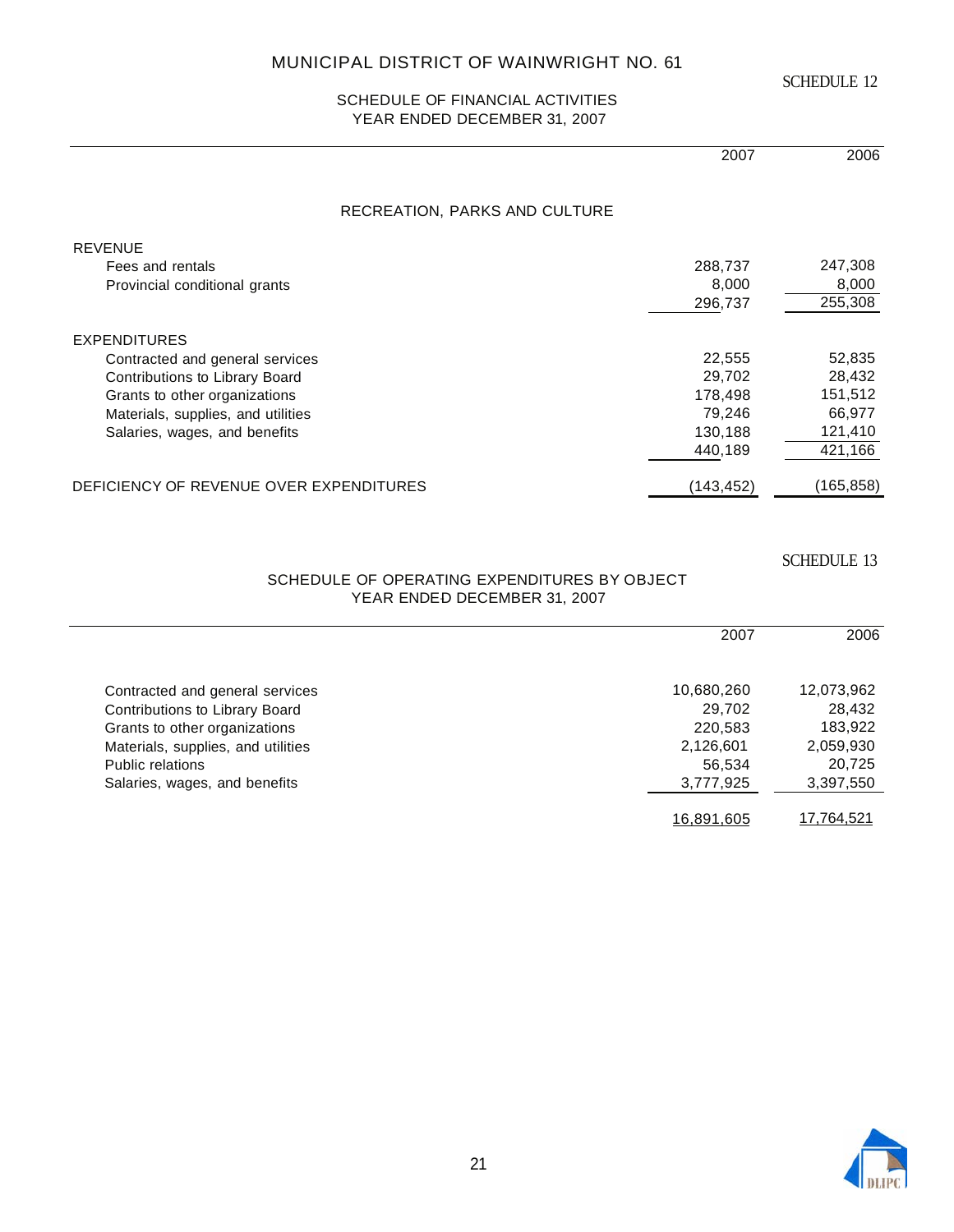| <b>REVENUES</b>             |            | <b>□ Taxation</b>      | <b>Z</b> Grant in Lieu        |
|-----------------------------|------------|------------------------|-------------------------------|
|                             |            | ■ Unconditional Grants | <b>E</b> Admin/Devel/Sewer    |
| <b>Taxation</b>             | 22,398,506 | <b>B</b> Fire Fighting | $\square$ Public Works        |
|                             |            |                        |                               |
| <b>Grant in Lieu</b>        | 1,352,675  | A.S.B.                 | <b>E</b> Recreation           |
| <b>Unconditional Grants</b> | 13,297     |                        |                               |
| Admin/Devel/Sewer           | 974,939    | 78%                    |                               |
| <b>Fire Fighting</b>        | 662,852    |                        |                               |
| <b>Public Works</b>         | 2,160,500  |                        |                               |
| A.S.B.                      | 317,816    |                        |                               |
| Recreation                  | 752,326    |                        |                               |
|                             |            |                        |                               |
|                             |            |                        |                               |
| <b>TOTAL</b>                | 28,632,911 | 1%<br>3%               | $0\%$<br>5%<br>2%<br>8%<br>3% |
|                             |            |                        |                               |
| <b>EXPENDITURES</b>         |            | <b>目Council</b>        | Admin/Dev/FCS/RCMP            |
|                             |            | <b>Z</b> Fire Fighting | □ Public Works & Safety       |
|                             |            | A.S.B.                 | <b>III</b> Recreation         |
| Council                     | 385,852    |                        |                               |
| Admin/Dev/FCS/RCMP          | 1,555,767  | ■ Water/Sewer/Garbage  | $\Box$ Requisitions           |
| <b>Fire Fighting</b>        | 662,852    |                        |                               |
| Public Works & Safety       | 17,828,844 |                        | 63%                           |
| A.S.B.                      | 572,061    |                        |                               |
| Recreation                  | 932,645    |                        |                               |
| Water/Sewer/Garbage         | 313,113    |                        | <b>CONTRACTOR CONTRACTOR</b>  |
| <b>Requisitions</b>         | 6,349,736  |                        |                               |
|                             |            |                        | 2%                            |
|                             |            |                        |                               |
| <b>TOTAL</b>                | 28,600,870 | 2%<br>5%<br>1%         | $1\%$ 3%<br>23%               |
|                             |            |                        |                               |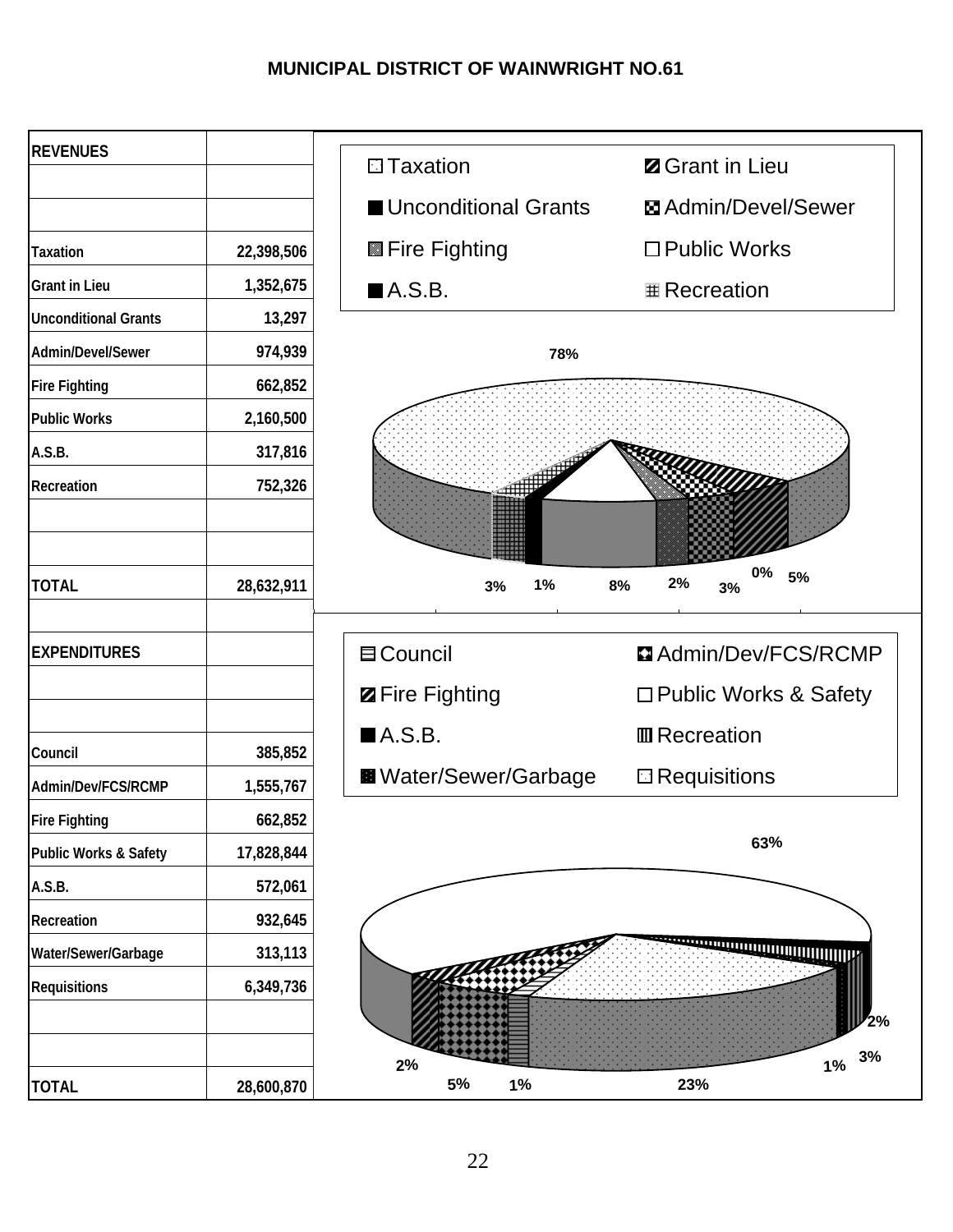# **M.D. OF WAINWRIGHT #61 2007 OPERATING BUDGET**

| <b>REVENUES</b>                                                  | <b>BUDGET</b> |            | <b>ACTUAL</b> |                    |
|------------------------------------------------------------------|---------------|------------|---------------|--------------------|
|                                                                  |               |            |               |                    |
| <b>General Administration</b>                                    | 25,082,820    |            | 24,672,952    |                    |
| Tax Levy - General                                               |               | 22,417,427 |               | 22,398,506         |
| <b>Grant in Lieu</b>                                             |               | 1,352,675  |               | 1,352,675          |
| Prov. Uncond. Grants                                             |               | 14,512     |               | 13,297             |
| <b>Other Revenue</b>                                             |               | 1,298,206  |               | 908,474            |
| <b>Fire &amp; Preventitive Service</b>                           | 706,380       |            | 662,852       |                    |
|                                                                  |               | 706,380    |               | 662,852            |
| <b>Public Works</b>                                              | 3,617,389     |            | 2,160,500     |                    |
| Grants                                                           |               | 3,251,889  |               | 2,108,143          |
| <b>Other Revenue</b>                                             |               | 365,500    |               | 52,357             |
| <b>Sewer</b>                                                     | 29,120        |            | 31,222        |                    |
|                                                                  |               | 29,120     |               | 31,222             |
| <b>Planning &amp; Development</b>                                | 12,000        |            | 35,243        |                    |
|                                                                  |               | 12,000     |               | 35,243             |
| Ag. Service Board                                                | 308,449       |            | 317,816       |                    |
| Grants                                                           |               | 293,199    |               | 293,199            |
| <b>Other Revenue</b>                                             |               | 15,250     |               | 24,617             |
| <b>Recreation</b>                                                | 730,069       |            | 752,326       |                    |
| <b>Recreation Area Levies</b>                                    |               | 476,219    |               | 476,219            |
| Wainwright Rec. Board                                            |               | 146,500    |               | 146,113            |
| Riverdale Mini Park                                              |               | 100,000    |               | 122,705            |
| Arm Lake                                                         |               | 7,000      |               | 6,989              |
| <b>Other Revenue</b>                                             |               | 350        |               | 300                |
| <b>TOTAL REVENUE</b>                                             | 30,486,227    |            | 28,632,911    |                    |
| <b>M.D. OF WAINWRIGHT #61</b>                                    |               |            |               |                    |
| <b>2007 OPERATING BUDGET</b>                                     |               |            |               |                    |
| <b>EXPENDITURES</b>                                              |               |            |               |                    |
| <b>Council</b>                                                   | 403,000       |            | 385,852       |                    |
|                                                                  |               | 403,000    |               | 385,852            |
| <b>General Administration</b>                                    | 1,975,716     |            | 1,373,754     |                    |
| Salaries & Benefits                                              |               | 472,000    |               | 458,619            |
| <b>General Services</b>                                          |               | 1,304,716  |               | 598,908            |
| Goods & Supplies                                                 |               | 78,700     |               | 105,314            |
| Trf to Rural Rec. Reserve                                        |               | 30,000     |               | 30,000             |
| Cont. to Capital                                                 |               | 40,300     |               | 24,636             |
| Cancellations                                                    |               | 50,000     |               | 3,061              |
| Trf to Reserve                                                   |               | 0          |               | 153,216            |
| <b>Fire &amp; Preventitive Service</b>                           | 706,380       |            | 662,852       |                    |
| <b>Response Fees</b>                                             |               | 10,000     |               | 11,537             |
|                                                                  |               |            |               |                    |
|                                                                  |               | 68,000     |               |                    |
| <b>General Services &amp; Supplies</b><br>Cont. to Fire Reserves |               | 204,095    |               | 41,006             |
| <b>Fire Area Requisitions</b>                                    |               | 186,091    |               | 227,487<br>191,610 |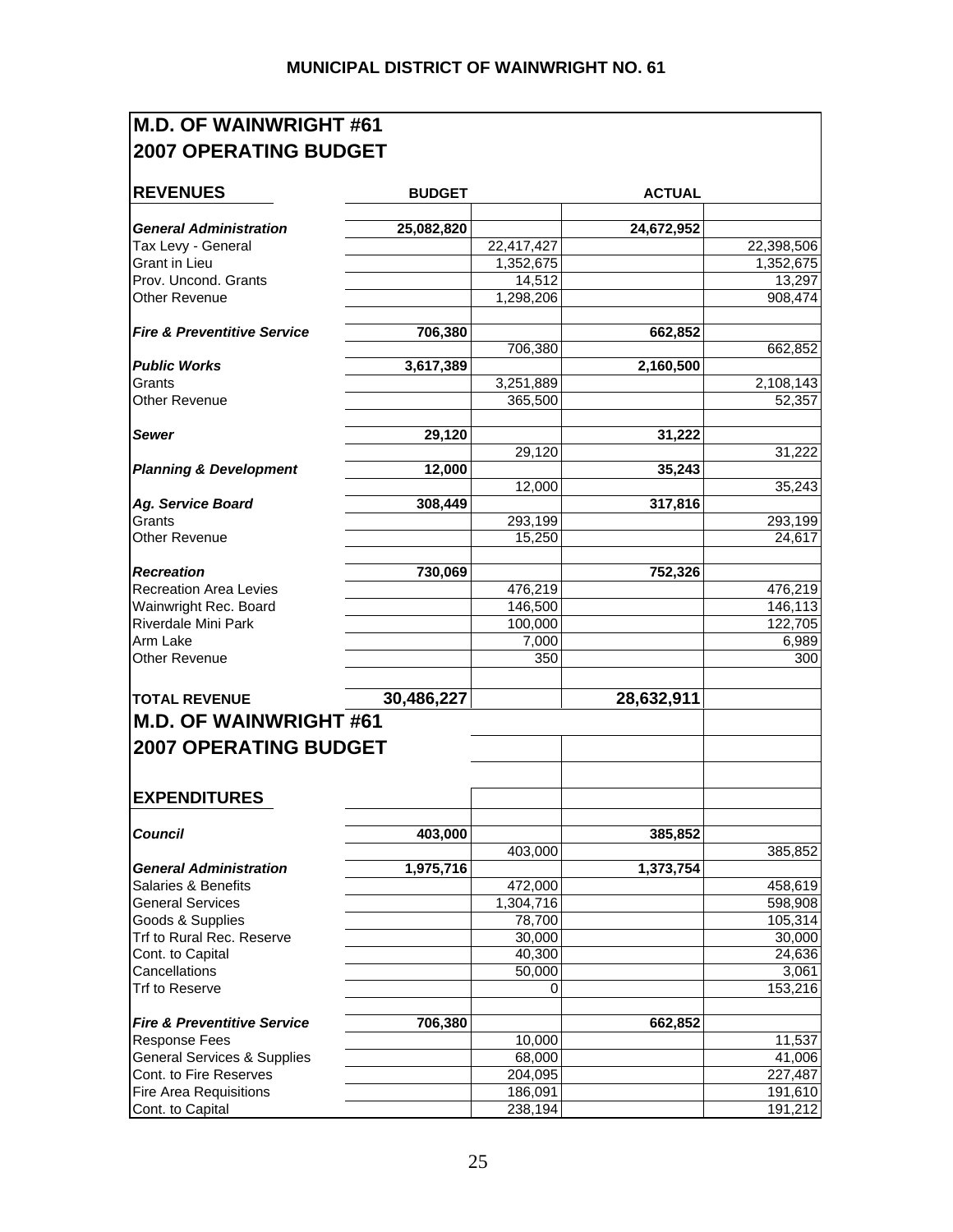| <b>Disaster Services</b>                                           | 3,000      |                  | 4,516      |                  |
|--------------------------------------------------------------------|------------|------------------|------------|------------------|
|                                                                    |            | 3,000            |            | 4,516            |
|                                                                    |            |                  |            |                  |
| <b>RCMP Services</b>                                               | 42,000     |                  | 42,004     |                  |
|                                                                    |            | 42,000           |            | 42,004           |
| <b>Public Works</b>                                                | 18,393,441 |                  | 17,779,407 |                  |
| Salaries & Benefits                                                |            | 2,402,000        |            | 2,413,117        |
| <b>General Services</b>                                            |            | 11,942,187       |            | 9,632,717        |
| General & Equip Supplies                                           |            | 1,243,500        |            | 1,328,752        |
| <b>Const &amp; Maint Materials</b>                                 |            | 385,000          |            | 393,358          |
| <b>Utilities</b>                                                   |            | 78,000           |            | 74,947           |
| Cont. to Capital                                                   |            | 1,073,000        |            | 1,536,515        |
| Cont. to Reserve                                                   |            | 1,269,754        |            | 2,400,000        |
|                                                                    |            |                  |            |                  |
| <b>Safety</b>                                                      | 37,500     |                  | 49,437     |                  |
| Salaries & Benefits                                                |            | 0                |            | 29,438           |
| <b>General Services</b>                                            |            | 18,500           |            | 7,370            |
| <b>General Supplies</b>                                            |            | 19,000           |            | 12,630           |
| <b>Water Service</b>                                               | 74,850     |                  |            |                  |
| Salaries & Benefits                                                |            | 44,550           | 58,842     | 41,494           |
|                                                                    |            |                  |            |                  |
| <b>General Services</b>                                            |            | 22,300           |            | 5,996<br>11,352  |
| <b>General Supplies</b>                                            |            | 8,000            |            |                  |
| Cont. to Capital<br>Cont. to Reserve                               |            |                  |            |                  |
|                                                                    |            |                  |            |                  |
| <b>Sewer Service</b>                                               | 217,735    |                  | 38,303     |                  |
| <b>General Services</b>                                            |            | 5,000            |            | 8,139            |
| <b>General Supplies</b>                                            |            | 2,500            |            | 2,075            |
| Cont. to Capital                                                   |            | 210,235          |            | 28,089           |
|                                                                    |            |                  |            |                  |
| <b>Garbage Collection</b>                                          | 228,360    |                  | 215,968    |                  |
| <b>General Services</b>                                            |            | 183,000          |            | 170,476          |
| Cont. to Capital                                                   |            | 45,360           |            | 45,492           |
|                                                                    |            |                  |            |                  |
| <b>Social Services</b>                                             | 37,596     |                  | 37,596     |                  |
| <b>FCS Contribution</b>                                            |            | 37,596           |            | 37,596           |
|                                                                    |            |                  |            |                  |
| <b>Cemeteries</b>                                                  | 0          |                  | 0          |                  |
| Grants                                                             |            | 0                |            | 0                |
|                                                                    |            |                  |            |                  |
| <b>Planning &amp; Development</b>                                  | 89,000     |                  | 97,895     |                  |
| Salaries & Benefits                                                |            | 76,000           |            | 76,833           |
| <b>General Services &amp; Supplies</b>                             |            | 13,000           |            | 21,063           |
| Ag. Service Board                                                  | 837,631    |                  | 572,061    |                  |
| General Service - ASB General                                      |            | 25,000           |            | 11,344           |
| General Service - Administration                                   |            | 272,600          |            | 190,546          |
| General Service - Pest Control                                     |            |                  |            |                  |
| General Servie - Tankloaders                                       |            | 80,950<br>24,000 |            | 69,352<br>15,181 |
| <b>General Service - Weed Control</b>                              |            | 317,750          |            | 210,312          |
| General Service - AESA                                             |            |                  |            |                  |
|                                                                    |            | 47,125           |            | 45,849           |
| General Service - Animal Control<br><b>Transfer to Seed Plants</b> |            | 4,000            |            | 1,924            |
|                                                                    |            | 20,000<br>46,206 |            | 4,488            |
| Cont. to Capital                                                   |            |                  |            | 23,065           |
| <b>Recreation</b>                                                  | 1,041,556  |                  | 932,645    |                  |
|                                                                    |            |                  |            |                  |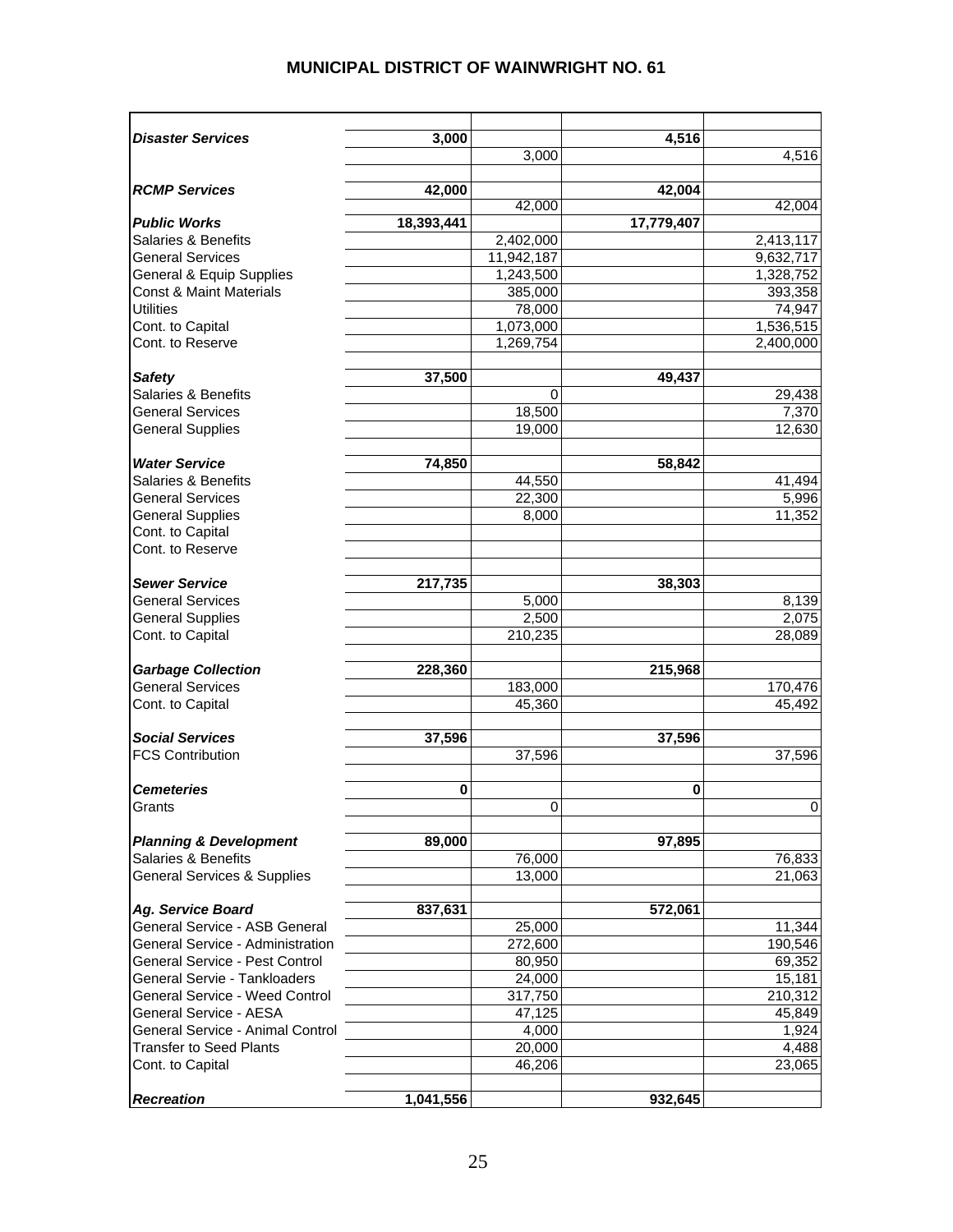| Wainwright Rural Rec. Bd       |            | 326,347   |            | 320,918   |
|--------------------------------|------------|-----------|------------|-----------|
| Riverdale Mini Park            |            | 221,881   |            | 169,813   |
| Arm Lake Rec. Area             |            | 75,538    |            | 29,763    |
| Campsites                      |            | 9,750     |            | 6,863     |
| <b>General Recreation</b>      |            | 97,650    |            | 94,899    |
| <b>Requisitions</b>            |            | 310.390   |            | 310.390   |
| <b>Requisitions</b>            | 6,348,462  |           | 6,349,736  |           |
| Northern Lights Library System |            | 29,701    |            | 29,702    |
| <b>ASFF</b>                    |            | 5,838,396 |            | 5,838,396 |
| Sep. District                  |            | 91,863    |            | 91,863    |
| East Central 911 Call Answer   |            | 42,808    |            | 23,905    |
| <b>Ambulance Society</b>       |            | 170,429   |            | 190,605   |
| <b>Battle River Foundation</b> |            | 175,265   |            | 175,265   |
| <b>TOTAL EXPENDITURES</b>      | 30,436,227 |           | 28,600,870 |           |
| <b>Projected Surplus</b>       | 50,000     |           | 32.042     |           |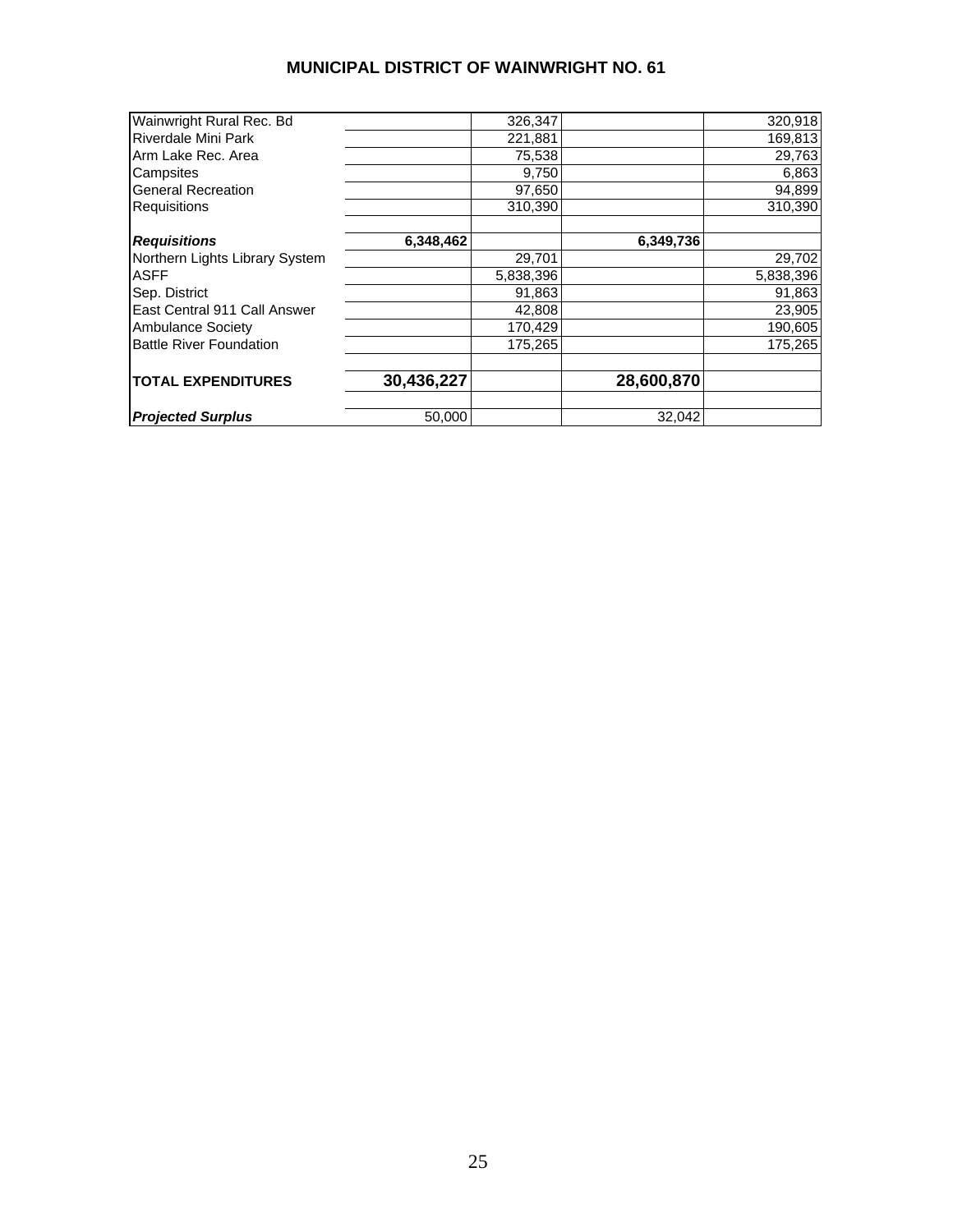#### **2007 AGRICULTURAL SERVICE BOARD REPORT**

#### **Board Composition:**

| Ted Wilkinson  | Councillor (Chairman)                  |
|----------------|----------------------------------------|
| Doug Fletcher  | Councillor                             |
| Lyle Oracheski | Farm Member                            |
| Keith Brower   | Farm Member                            |
| Dennis Leggett | Farm Member                            |
| James Schwindt | Agricultural Fieldman                  |
| Aimee Wonsik   | <b>Assistant Agricultural Fieldman</b> |
| Rod Gabrielson | Pest Control Officer                   |

A total of 4 Agricultural Service Board meetings were held in 2007.

#### **ADMINISTRATION:**

The ASB received grants from Alberta Agriculture in the amounts of \$190,373.87.00 (Provincial ASB Grant), \$57,700.00 (Rat Control Grant), and \$45,125.00 (Alberta Environmentally Sustainable Agriculture Grant). Through the Provincial ASB Grant, the M.D. of Wainwright has qualified and received the full grant amount of \$150,000.00/year plus a one time additional grant of \$40,373.87 based on municipal programming. (This additional amount is included in the overall ASB grant listed above). The ASB continued to support the Town of Wainwright's noxious weed control program in the amount of \$4000.00. In addition the ASB also supported Canadian Forces Base Wainwright with their noxious and restricted weed control program in the amount of \$5000.00. The Municipal District of Wainwright continued to handle wet strychnine bait for the producers in 2007 and will be handling liquid strychnine concentrate for producers in 2008. The M.D. hosted the third Rural Routes Supper and social, which again proved to be a very popular event with 296 ratepayers attending. The M.D. of Wainwright continued with its photo contest and distributed 500 calendars. Both the Rural Routes Supper and M.D. calendar projects will be continuing in 2008. The M.D. also participated in the 2007 Wainwright Trade show with a Municipal District of Wainwright booth.

#### **WEED CONTROL:**

The M.D. continued to maintain three weed inspectors and three GPS/injection equipped trucks. These trucks were stationed in Irma, Wainwright and Edgerton respectively. It is becoming extremely difficult to find the seasonal staff required to complete our vegetation management program. In 2007 we continued to address toadflax, scentless chamomile, leafy spurge, tansy, white cockle and canada thistle among the other noxious and restricted weeds found within our boundaries. We completed our general roadside program and responded to all submitted weeds calls. After reviewing our weed control program it was recommended to Council that we consider integrating a complete roadside spray component to our vegetation management program. This is an effort, to better control the restricted and noxious weeds within our municipality. Canadian Forces Base Wainwright continues to improve and enhance their weed control program in an effort to meet the requirements under the Provincial Weed Control Act. Carillion will be conducting the weed control program on primary and secondary highways with internal staff in 2008 instead of using the contractors they have in the past.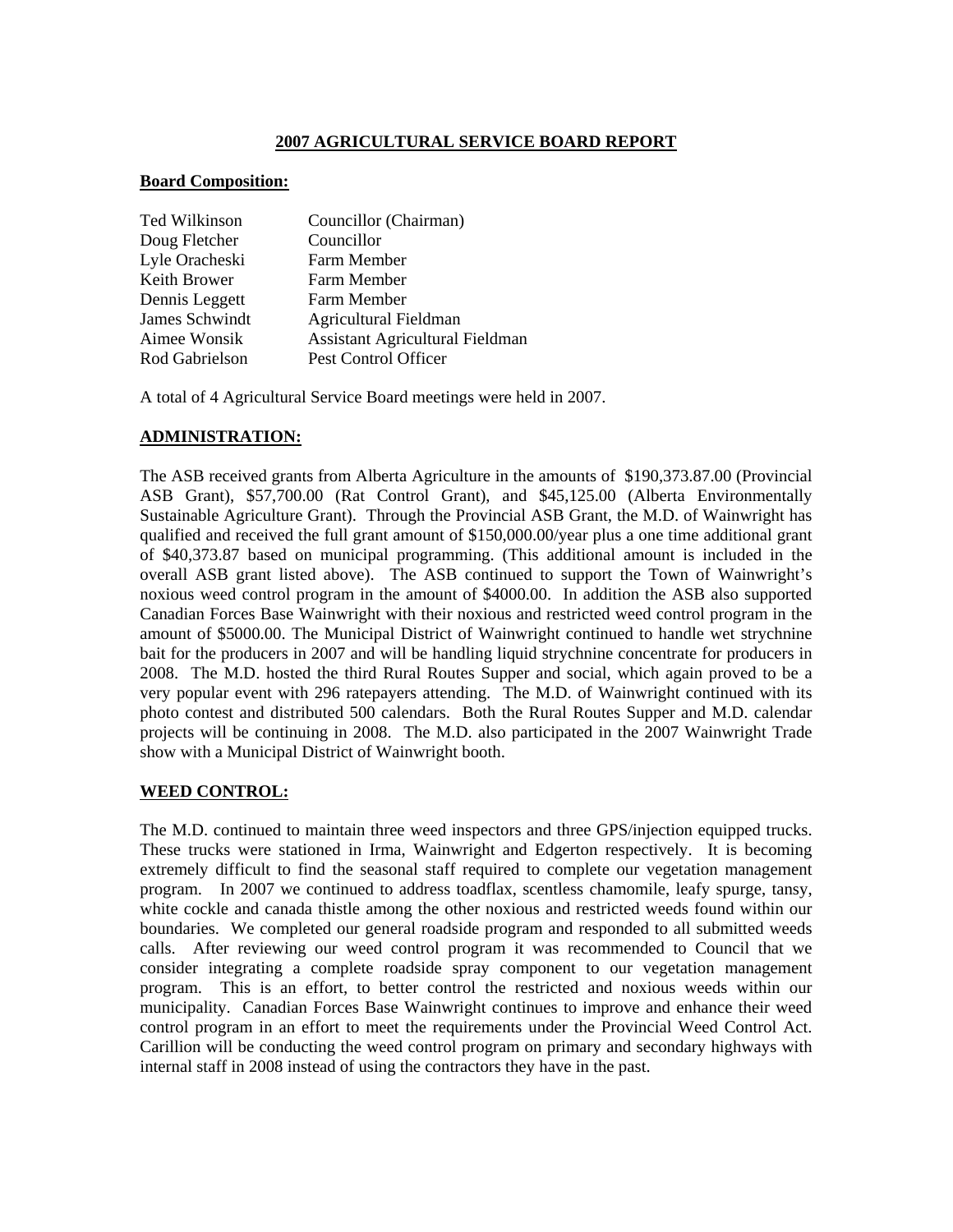#### **MUNICIPAL PROJECTS, DEMONSTRATIONS AND EXTENSION ACTIVITIES:**

This year we received \$45,125.00 from the Alberta Environmentally Sustainable Agriculture Program. The focus for this money was to provide information and programs within three priority management areas: Integrated Crop Management, Nutrient Management and Grazing and Riparian Management. Weekly radio ads called the "Agri-minute" quickly get sustainable agriculture messages out and also help for advertising upcoming events. There were also 4 newsletters published. We provided projects to producers that included a wheat plot trial and pancake breakfast (in partnership with the Wainwright Seed Cleaning Plant), showcasing 7 wheat varieties of CPS, CWRS and one soft white variety. Seminars held this past year included the Spring Break Conference with 110 participants, Grazing School for Women with 50 participants, Grazing Beyond the Basics with 150 participants and the Scott Research Field Day with 20 participants. The Capturing Feed Grains and Forage Opportunities conference, Cattlemen Identification information and computer workshop nights, and the Farm Women's Marketing Workshop had a combined total of 50 participants. Environmental Farm Plan meetings were held at 5 different locations across the municipality stopping at Irma, Chauvin, Edgerton, Wainwright and Provost, with a total of 45 people in attendance. The annual Country Garden Tour attracted 50 avid gardeners and headed southwest to 4 themed gardens. The 3<sup>rd</sup> annual "Rural Routes" Supper and Social" in partnership with Key 83 was held for our local agricultural families with the entertainment being Johnny Johnston and his bagpipes. The event was very successful and enjoyable, and will be held again on August 8, 2008 at the Wainwright Elk's Hall. The Municipal Photo Contest was another popular event with over 80 photograph entries. The decision to choose the top 13 photos to showcase in the Municipal Calendar was difficult, but the finished project turned out wonderful and local ratepayers quickly picked up all 500 copies.

If you are interested in becoming involved in any of our workshops and meetings, if you have ideas for an event or newsletter article, please contact the Assistant Agricultural Fieldman, Aimee Wonsik at 780-842-4454.

#### **PEST CONTROL:**

In 2007 there were no rat infestations in the M.D. of Wainwright. There were infestations in the Sibbald, Alberta area that were looked after by the Rat Control team. The change to the department that administrates and supervises the Provincial Rat Control Program has resulted in a few issues that are being dealt with. The number of skunk problems within the municipality continued to be on the rise. The coyote problems have also increased slightly, but the affected farmers seem to be effectively addressing the issues. The increased numbers of beaver have resulted in an increase in plugged culverts and flooding issues. Beaver dam and control will continue to be an issue in 2008.

If you have any questions or concerns about "RATS", please feel free to contact Rod Gabrielson at (780) 842-7285 or the M.D. office at (780) 842-4454.

The above is a brief report on the activities of the Agricultural Service Board in 2007.

We extend our thanks to the Municipal Council, Administration, staff and the members of the Agricultural Service Board for their cooperation, guidance and assistance in 2007.

Respectfully Submitted,

James Schwindt Agricultural Fieldman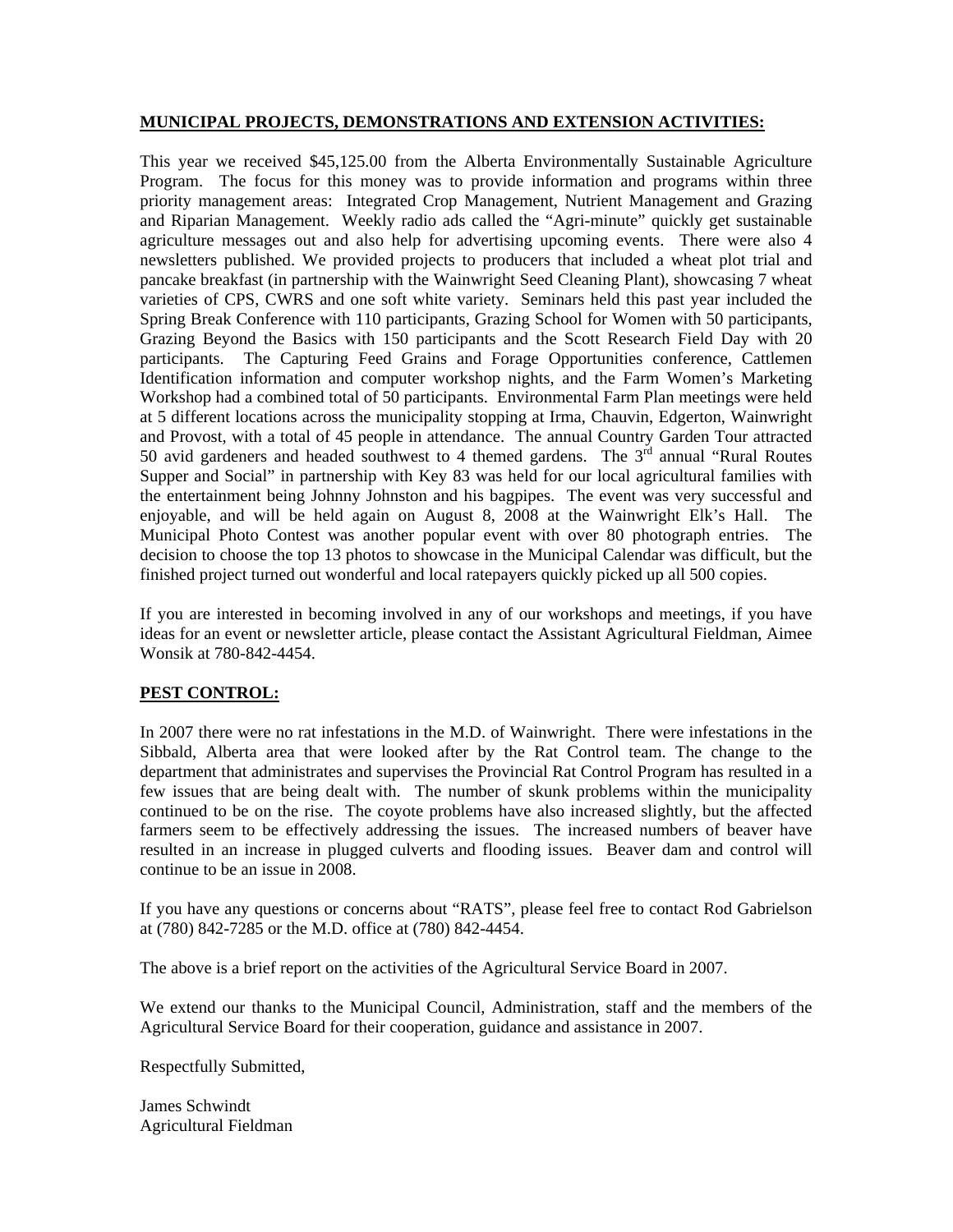# **2007 Development Officer's Annual Report**

Development throughout the municipality was above average throughout the year with 77 permits approved for a total value of \$13,189,108, almost 25 percent more than the previous year. There were 38 single-family dwellings, 6 commercial or industrial building and 33 others.

Oil related development such as pipelines, flow lines, pump jacks, tanks, etc. are not included in the above statistics. Developments at Canadian Forces Base Wainwright are not included in these numbers as well.

The M.D. would like to remind all residents that all houses and residential garages built within the M.D. of Wainwright require a development permit. Development permits are required for all development on parcels of 80 acres or less. If you have any questions, please feel free to contact the office with your inquiries.

This year, subdivision activity has increased again with 34 applications being received and 33 approvals. As a result, a total of 55 new lots have been created.

Alberta Labor is responsible for issuing building, electrical, plumbing, heating and gas permits. These permits are required for all housing, residential garages and other commercial buildings. The M.D. office can provide a list of agencies authorized to work within our municipality. If you have questions regarding the Building Code, please contact Alberta Labor with your concerns.

Our statistics indicate that 200 oil/gas well applications were applied for in 2007, a slight reduction from the previous year's total of 285.

I'm looking forward to meeting and working with the members of this community and I wish to express my sincere appreciation to Council for granting me this opportunity.

Respectfully submitted,

Jim Klasson Development Officer